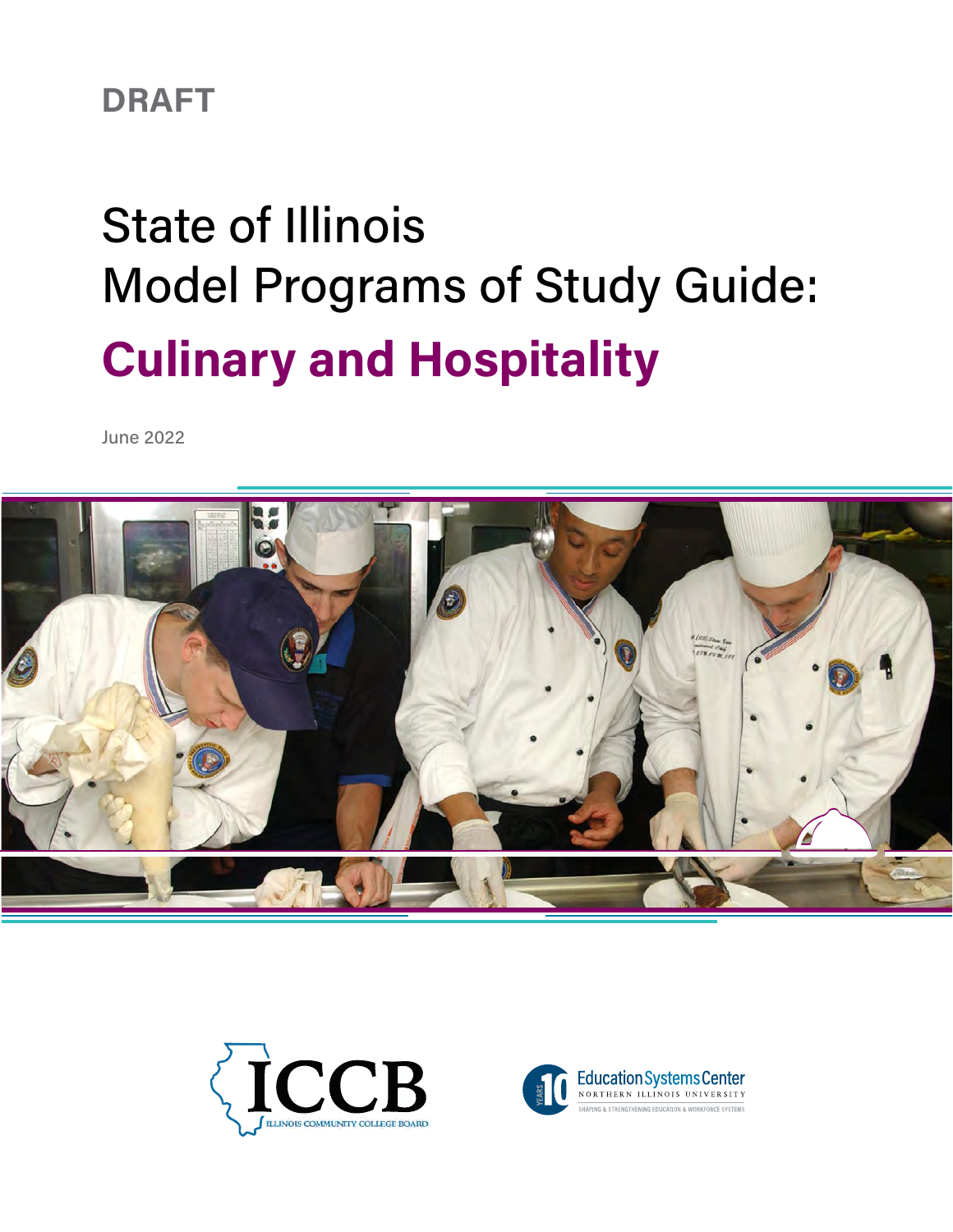Funding for this project was provided through a Grant Agreement from the Illinois Community College Board, utilizing Perkins Leadership funding.



# **About ICCB**

In 1965, the Illinois General Assembly established the Illinois Community College Board to create a system of public community colleges that would be within easy reach of every resident. Today, the Illinois Community College System covers the entire state with 48 colleges and one multi-community college center in 39 community college districts. Community colleges serve nearly one million Illinois residents each year in credit and noncredit courses and many more through their public service programs.

Illinois' community colleges meet both local and statewide needs for education and workforce development through high-quality, affordable, accessible, and costeffective programs and services. Learn more at [iccb.org](https://www.iccb.org/iccb/).





# **About Education Systems Center**

Education Systems Center (EdSystems) is a mission-driven policy development and program implementation center based within Northern Illinois University's Division of Outreach, Engagement, and Regional Development. EdSystems' mission is to shape and strengthen education and workforce systems to advance racial equity and prepare more young people for productive careers and lives in a global economy. EdSystems helped drive the development and adoption of the Postsecondary and Workforce Readiness Act ([pwract.org](https://www.illinoisworknet.com/WIOA/Resources/Pages/StateUnifiedPlan.aspx)). Learn more about EdSystems at [edsystemsniu.org](https://edsystemsniu.org/).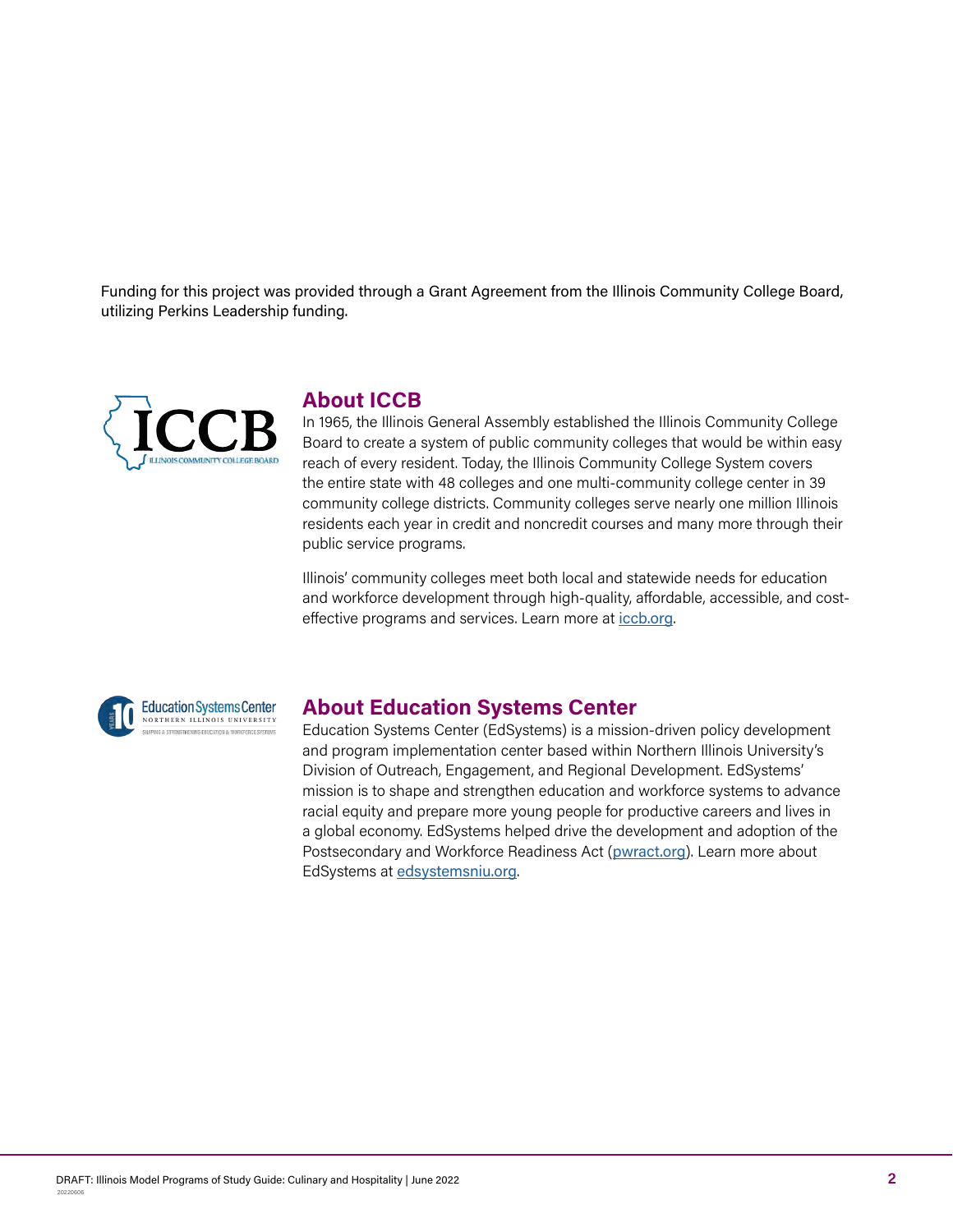# **About the Model Programs of Study Guide**

The Illinois Community College Board (ICCB) sponsored the development of Model Programs of Study Guides in crucial industry areas as part of the Illinois State Plan for Strengthening Career and Technical Education for the 21st Century Act (also known as the Perkins V Plan). This Guide was developed in consultation and collaboration with the Illinois State Board of Education (ISBE) through a process led and facilitated by Education Systems Center at NIU (EdSystems). As further detailed in this Guide, the process involved extensive research into labor market information and credential programs, and dialogue across secondary, postsecondary, and employer stakeholders.

The primary purposes and goals for the Model Programs of Study are to:

- 1. **Provide guidance and exemplars** for local programs to adopt or customize as they develop programs of study for approval as part of the Perkins V Plan.
- 2. **Establish a framework** for State agencies to develop and implement program supports.
- 3. **Identify priority dual credit courses** that are foundational to the industry area and well-situated for statewide scaling and articulation.
- 4. **Define the competencies** that should be sequenced across a program of study course sequence to prepare students for the future of work in that industry area.
- 5. **Identify entry points** for employers to support coursework and related experiences.

Model Programs of Study supplement and complement other State of Illinois career and technical education and career pathway resources, including the [ISBE Career Guide](https://www.ilcareerguide.com/), [State of Illinois Career Pathways Dictionary](https://www.isac.org/pace/cp_dictionary_11-13-18__final.pdf), Career Development [Experience Toolkit](https://edsystemsniu.org/career-development-experience-toolkit/), [Postsecondary and Workforce Readiness Act Recommended Technical and Essential Employability](https://www.isbe.net/Documents/EDS-PWRAReport.pdf)  [Competencies](https://www.isbe.net/Documents/EDS-PWRAReport.pdf), [State of Illinois Workforce Development Strategic Plan](https://www.illinoisworknet.com/WIOA/Resources/Pages/StateUnifiedPlan.aspx), [Workforce Education Strategic Plan](https://www.iccb.org/iccb/wp-content/pdfs/workforce/WESP.pdf), and related state and regional data resources. School districts, community colleges, and their partners are encouraged to use this Guide, state resources, and local program and course information to develop materials for student and family outreach.

The full Model Programs of Study for Culinary and Hospitality, depicted graphically on pp. 4 – 5, can be used as a reference in local planning processes. The Guide then presents and describes in detail each component of the sequence, including descriptions of the underlying research, analysis, and Advisory Committee input leading to each component:

- I. Background and Process for Developing Model Programs of Study ( $pp. 6 7$ )
- II. Priority Occupations and Promising Credentials in Finance and Business Services ([pp. 8 9](#page-7-0))
	- a. Promising Credential Program Categories ([p. 8](#page-7-0))
	- b. High-Priority Occupations ([p. 8](#page-7-0))
	- c. Levels of Education Needed ([p. 8](#page-7-0))
- III. Programs of Study Sequence Description ( $pp. 10 14$ )
	- a. High School Career-Focused Instructional Sequence and Related Work-Based Learning (pp. 10 12)
	- b. Recommended High School General Education Courses (pp. 12 13)
	- c. Recommended First Year Postsecondary Courses ([p. 1](#page-13-0)4)
- IV. Strategic Dual Credit Courses Competency Descriptions ([pp. 15 17](#page-14-0))
	- a. Food Safety and Sanitation ([p. 15](#page-14-0))
	- a. Introduction to Culinary Arts ([p. 1](#page-15-0)6)
	- b. Introduction to Hospitality ([p. 17](#page-16-0))

Appendix A includes the PWR Act Statewide Essential Employability and Entrepreneurial Competencies.

Appendix B includes the Advisory Committee membership.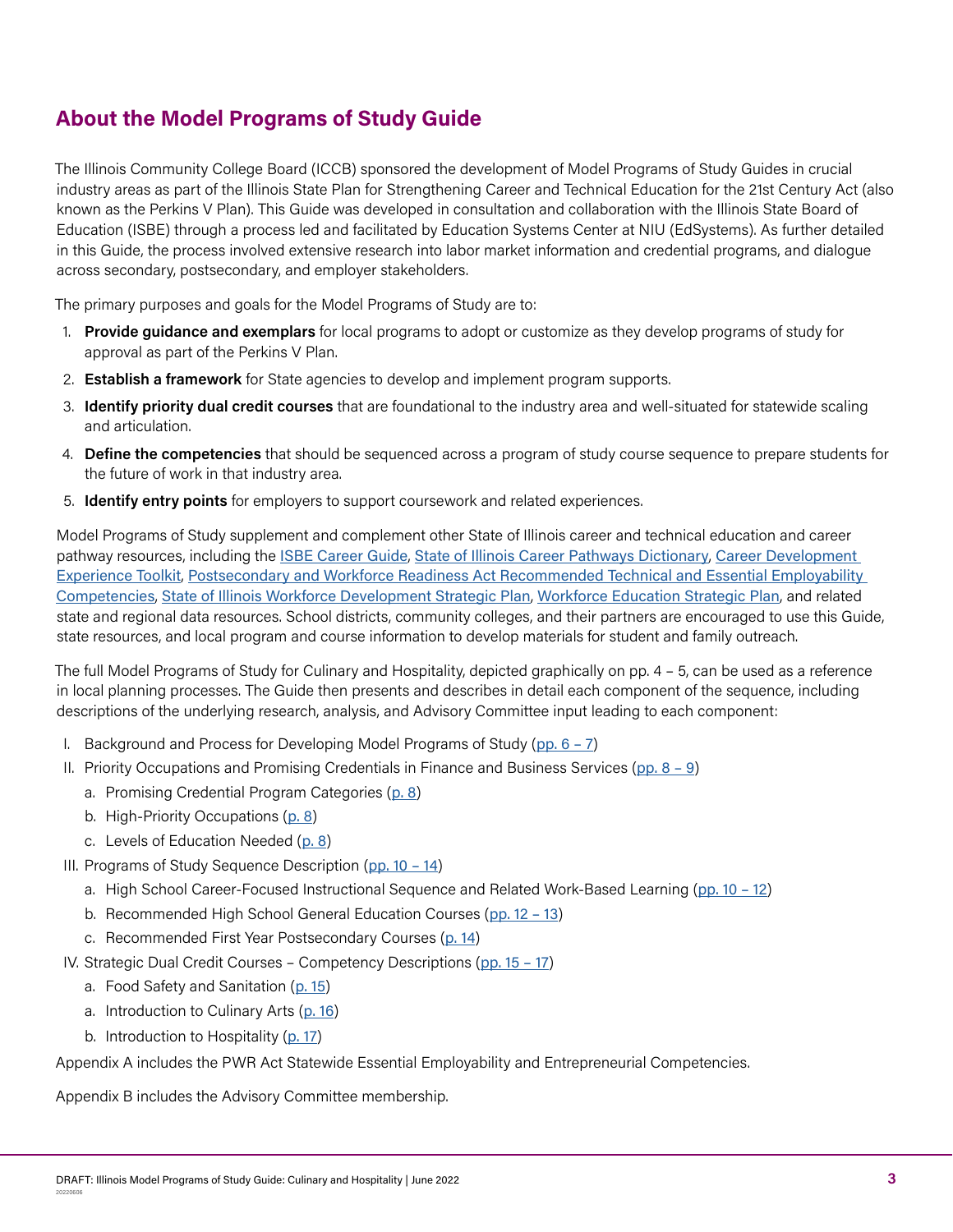# **Culinary and Hospitality Model Programs of Study Guide: DRAFT**

Education Systems Center  $\blacksquare$ 

 $\sqrt{C}$ CCB

|                                                                 | <b>ORIENTATION /</b><br><b>INTRODUCTION</b><br>Grades 9-10                                                                             | <b>SKILL</b><br><b>DEVELOPMENT</b><br><b>Grades 10-12</b>                                                           | <b>CAPSTONE /</b><br><b>ADVANCED</b><br><b>Grade 12</b>                                                                                                                                                                                                                   | <b>POSTSECONDARY</b><br>COURSES $\oplus$<br><b>Recommended 1st Year</b>                                                                                                                 |
|-----------------------------------------------------------------|----------------------------------------------------------------------------------------------------------------------------------------|---------------------------------------------------------------------------------------------------------------------|---------------------------------------------------------------------------------------------------------------------------------------------------------------------------------------------------------------------------------------------------------------------------|-----------------------------------------------------------------------------------------------------------------------------------------------------------------------------------------|
| $\bigcirc$<br><b>CAREER</b><br><b>FOCUSED</b><br><b>COURSES</b> | <b>Exploration of</b><br><b>Hospitality Careers</b><br>or Culinary<br><b>Occupations I</b><br>& Food Safety and<br><b>Sanitation</b> E | <b>Culinary Occupations II</b><br>& Introduction to Culinary<br>Arts <b>目</b><br>$\mathbb{L}$                       | <b>Introduction to Hospitality</b><br>Management<br>&/or Restaurant Operations<br>or Restaurant, Food & Beverage<br><b>Services Workplace Experience</b><br><b>Workplace Experience</b><br>or Prostart Certificate of<br><b>Achievement Capstone</b><br><b>Experience</b> | <b>Introduction to Baking &amp;</b><br><b>Cooking Fundamentals</b><br><b>Introduction to Culinary Arts</b><br><b>Garde Manger</b><br><b>Food Safety and Sanitation</b>                  |
| <b>Culinary Arts</b><br>Hospitality                             |                                                                                                                                        | Introduction to Business <b>图</b><br>or Entrepreneurship<br>$\ $<br>$\perp$                                         | <b>Introduction to Hospitality</b><br>Management <b>E</b><br>&/or Restaurant Operations<br>&/or Hospitality & Tourism<br><b>Workplace Experience</b>                                                                                                                      | <b>Introduction to Management</b><br><b>Introduction to Hospitality</b><br><b>Management</b><br><b>Introduction to Marketing</b><br><b>Introduction to Business</b><br>Entrepreneurship |
|                                                                 |                                                                                                                                        |                                                                                                                     | Courses and Work-Based Learning Address the PWR Act Recommended Essential Employability Competencies                                                                                                                                                                      |                                                                                                                                                                                         |
| <b>WORK-BASED</b><br><b>LEARNING</b>                            | Career Exploration (2) *<br>Team-Based Challenge*                                                                                      | Team-Based Challenge*<br>Career Development Experience or Youth Apprenticeship                                      |                                                                                                                                                                                                                                                                           | <b>Team-Based Challenge</b><br><b>Career Development Experience</b><br>or Apprenticeship                                                                                                |
|                                                                 |                                                                                                                                        | * May be offered through Career and Technical Student Organizations (CTSOs) such as SkillsUSA Illinois and ProStart |                                                                                                                                                                                                                                                                           |                                                                                                                                                                                         |
| <b>SCIENCE</b>                                                  | <b>Science Sequence</b>                                                                                                                | <b>Science Sequence</b>                                                                                             | <b>Science Sequence</b>                                                                                                                                                                                                                                                   | <b>Science Sequence</b>                                                                                                                                                                 |
| <b>SOCIAL</b><br><b>SCIENCE</b>                                 | <b>Social Science</b><br>Sequence                                                                                                      | <b>Social Science Sequence</b>                                                                                      | <b>Social Science Sequence</b>                                                                                                                                                                                                                                            | <b>Social Science Sequence</b>                                                                                                                                                          |
| $\sqrt{x}$<br><b>MATH</b>                                       | Algebra<br>Geometry                                                                                                                    | Geometry<br>Algebra 2<br><b>Pre-Calculus</b>                                                                        | <b>Transitional Math: Quantitive</b><br><b>Literacy Statistics</b><br><b>Pre-Calculus</b><br>Calculus $\gg$<br>General Education Math $\Box$                                                                                                                              | General Education Math                                                                                                                                                                  |
|                                                                 | <b>English Sequence</b>                                                                                                                | <b>English Sequence</b>                                                                                             | <b>Transitional English</b><br><b>English Composition »</b>                                                                                                                                                                                                               | English Composition<br>Oral Communication                                                                                                                                               |

 $\lambda$ *AP or Dual Credit*

**ENGLISH**



Ø *Course or Program Prepares for Industry Credential*



*with IAI Code*

*College and Career Pathway Endorsement Earned*

 $\bigoplus$ 

*If courses in this column were accomplished through early college credit, students should take the next required course in the sequence or, if none, additional AAS or Major Courses*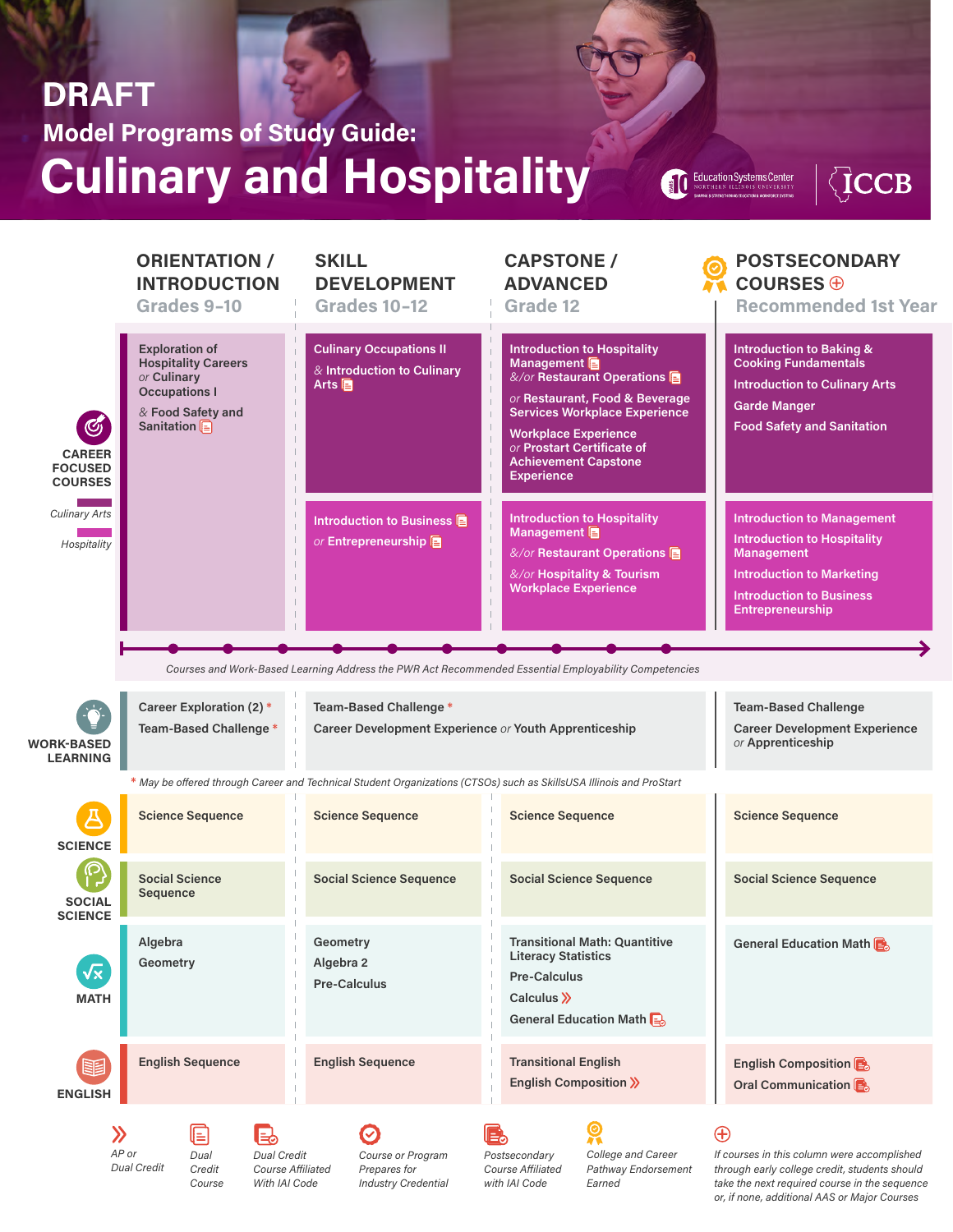20220606





|                | Program              | <b>Typical Job</b>                         | Near or Above Living<br><b>Wage Threshold for</b><br>1 Adult + 1 Child $1$ | Median<br>Annual<br>Wage <sup>2</sup> | Growth in IL:<br>Annual Job<br>Openings <sup>2</sup> | Growth in IL:<br>% Change<br>Over 10 years <sup>2</sup> | Stackable?                                                           |
|----------------|----------------------|--------------------------------------------|----------------------------------------------------------------------------|---------------------------------------|------------------------------------------------------|---------------------------------------------------------|----------------------------------------------------------------------|
|                |                      | Cook                                       | N                                                                          | \$14.14                               | 8,590                                                | 20%                                                     |                                                                      |
|                |                      | <b>Baker</b>                               | ${\sf N}$                                                                  | \$13.52                               | 1,310                                                | 4%                                                      |                                                                      |
|                | <b>Culinary Arts</b> | Chefs and Head Cooks                       | Y                                                                          | \$27.23                               | 730                                                  | 9%                                                      |                                                                      |
| $\overline{1}$ |                      | Food Scientists and Technologist           | Y                                                                          | \$42.49                               | 100                                                  | 4%                                                      |                                                                      |
|                |                      | <b>Quality Control Analysts</b>            | Υ                                                                          | \$23.52                               | 440                                                  | 3%                                                      | <b>Typically Stacks to</b>                                           |
|                |                      | <b>Food Service Managers</b>               | Y                                                                          | \$23.13                               | 41,400 (nationally)                                  | 15% (nationally)                                        | <b>Related Bachelor's</b><br>Program at Select<br>IL Universities or |
| $\overline{2}$ |                      | <b>Lodging Managers</b>                    | Y                                                                          | \$23.47                               | 200                                                  | 2%                                                      | with Additional<br>Coursework                                        |
|                |                      | Meeting, Convention, and Event<br>Planners | Y                                                                          | \$24.10<br>630<br>3%                  |                                                      |                                                         |                                                                      |
|                | <b>Hospitality</b>   | <b>General and Operations Managers</b>     | Υ                                                                          | \$49.53                               | 11,570                                               | 5%                                                      |                                                                      |
|                |                      | <b>Travel Agent</b>                        | $\mathsf N$                                                                | \$22.68                               | 510                                                  | $-9%$                                                   |                                                                      |
|                |                      | Sales Manager                              | Υ                                                                          | \$61,60                               | 2,390                                                | 3%                                                      |                                                                      |

1. Living Wage" for 1 Adult + 1 Child is \$35.157/hour for the whole state of Illinois. "Near" in this specific guide, is defined as 65% of the statewide living wage, which is \$22.85/hour. Special note that in the original guides for Health Sciences and Technology, Manufacturing and Engineering, Information Technology, and Education, the living wage was \$26.27 and near was defined as 85% of living wage. Since 2021, the living wage thresholds in Illinois have rapidly increased and it was decided to benchmark the "Near" living wage to the absolute number in the original 2019 guides. Subsequent iterations of all guides would need to re-benchmark to new living wage scales.

2. U.S. Department of Labor, CareerOnestop (careeronestop.org/explorecareers), Illinois Department of Employment Security Virtual Labor Market Information (ides.illinois.gov), Illinois Department of Employment Security Virtual Labor Market Information (www2.illinois.gov/ides)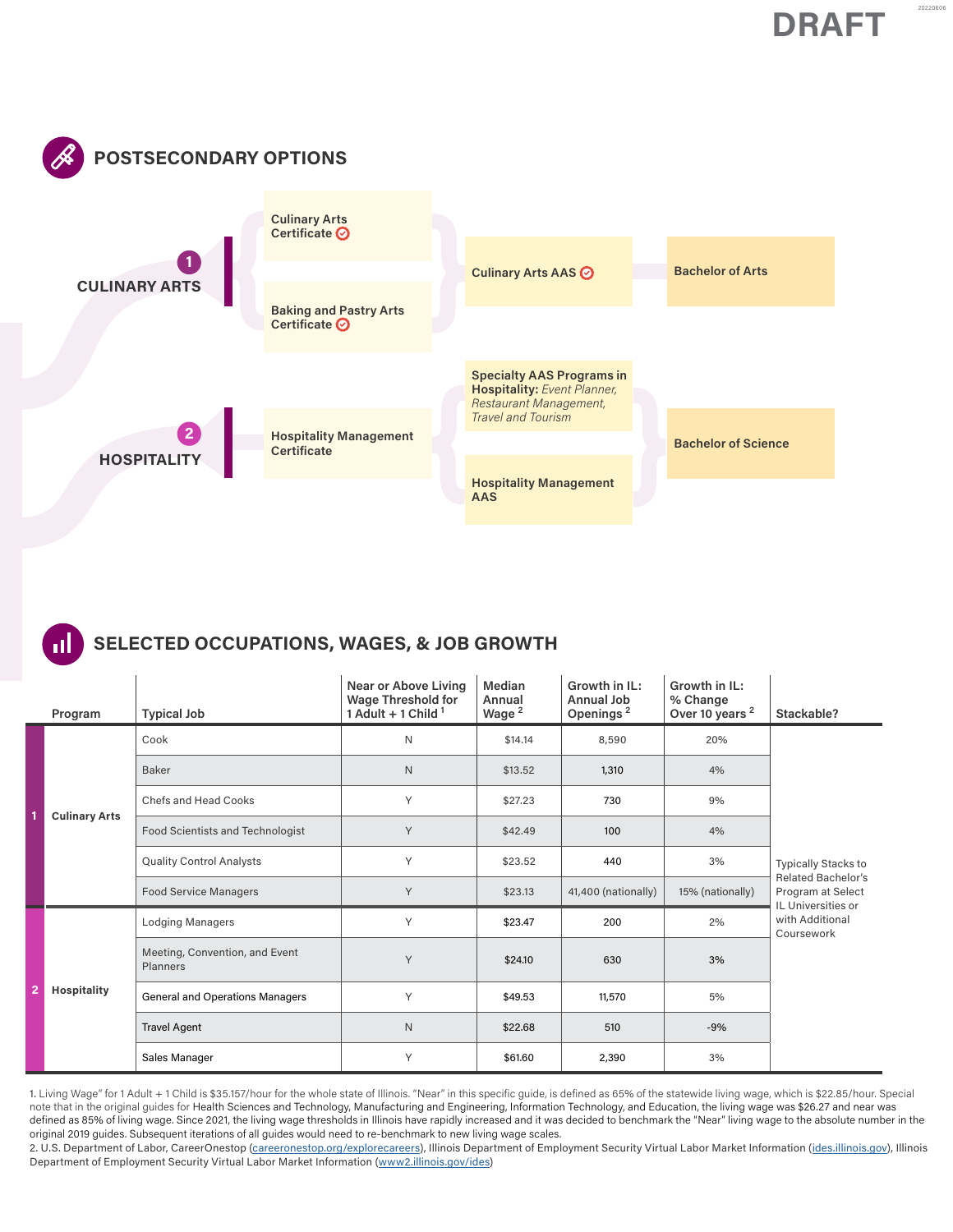<span id="page-5-0"></span>

# **Background and Process for Developing Model Programs of Study**

Programs of study are a coordinated, non-duplicative sequence of academic and technical content at the secondary and postsecondary levels that culminate in a recognized postsecondary credential. In Illinois, Perkins V programs of study are aligned with broader State policy goals to promote college and career readiness, including the State of Illinois' ESSA plan (in particular, the College and Career Readiness Indicator), the College and Career Pathway Endorsement framework and other elements of the Postsecondary and Workforce Readiness Act, the Dual Credit Quality Act, the Illinois WIOA Unified State Plan, and the State's Career Pathways Dictionary.

#### **Process for Development**

Each Model Programs of Study was developed using a data-driven, backward-mapping approach that extended from the areas of job growth, the aligned postsecondary credentials, and the high school course sequence. The specific steps in this analysis included:

- 1. **Identifying high-priority occupations** in the industry sector that are high-skill, high-wage, and in-demand based on federal Department of Labor data for the State of Illinois.
- 2. **Identifying promising postsecondary credentials** (degrees or certificates) that are broadly accessible through the Illinois community college system and lead to high-priority occupations.
- 3. **Mapping the stackable degrees and certificates** that progress to promising credentials.
- 4. **Identifying strategic community college courses** that appear across the maximum number of promising credentials, provide a broad foundation of knowledge essential to that industry sector, and are feasible for dual credit delivery.
- 5. **Mapping a course sequence from secondary through the first year of postsecondary** that incorporates strategic early college credit (including at least six early college credits in the careerfocused course sequence) and considers industry trends and innovations in career and technical education.
- 6. **Defining related technical competencies** for the foundational program of study courses that can be utilized to guide course development and postsecondary articulation.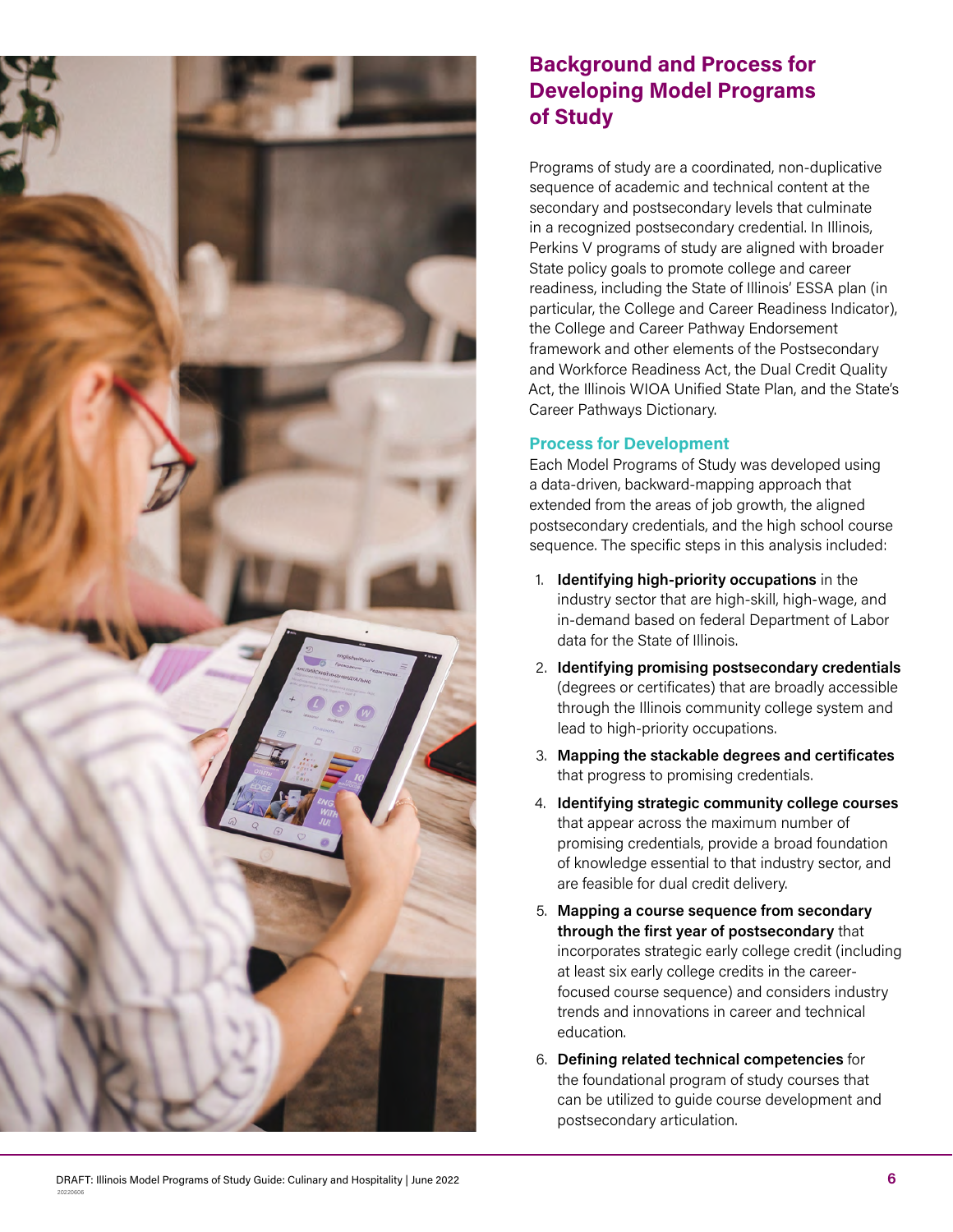**IDENTIFY HIGH-PRIORITY OCCUPATIONS**

**DETERMINE PROMISING CREDENTIALS & MAP STACKABLE DEGREES/ CERTIFICATES** 

**IDENTIFY STRATEGIC COMMUNITY COLLEGE COURSES**

**MAP SECONDARY TO POSTSECONDARY SEQUENCE**

**DEFINE RELATED TECHNICAL COMPETENCIES**

Using Department of Labor<sup>1</sup> data and the MIT Living Wage Calculator<sup>2</sup> for the State of Illinois as a reference, the project team identified "high-priority occupations" as jobs with a positive growth outlook and median salaries near or greater than the living wage for one adult and one child. $3$  Thus, a "promising credential" is a degree or college certification that immediately prepares an individual for entry into a high-priority occupation or is a stackable credential for a high-priority occupation. The inclusion of stackable credentials allows for the incorporation of important foundational credentials in some areas that enable an individual to progress toward a high-priority occupation.

After identifying the promising credentials in each industry area, the project team analyzed community college programs leading to these credentials from a sampling of colleges from across Illinois, representing a mix of urban, suburban, and rural institutions.<sup>4</sup> EdSystems analyzed and categorized all of the career-focused and general education courses across the full sampling of the promising credential programs to determine which of these courses:

- Are most common across all programs in the sample,
- Are broadly accessible for dual credit opportunities considering prerequisites and teacher credentialing requirements, and
- Are included within the Illinois Articulation Initiative.

This analysis and categorization process led to a recommended set of "strategic" career-focused and general education courses that provide a critical foundation for the program of study sequence.

Following this internal analysis, EdSystems and ICCB convened a stakeholder Advisory Committee of secondary, postsecondary, and private sector representatives to vet the recommendations and provide expertise and guidance on the development of the Model Programs of Study (see Advisory Committee listing in Appendix B). Over multiple

webinars and feedback sessions across four months, the Advisory Committee and smaller working groups provided information about industry trends that may not be reflected in the Department of Labor data, credentials and degrees that are emerging as most promising in the field, on-the-ground implementation considerations for secondary and postsecondary programs, and future of work implications for the sector. The Advisory Committee further informed important decision-points in the Model Programs of Study process, including adjusting the Model of Programs of Study course map and promising credential endpoints, selecting strategic early college credit courses, and identifying key competencies for target courses in the Model Programs of Study currently lacking current statewide articulation. The culmination of EdSystems' analysis and the input of the Advisory Committee is reflected in the draft Model Programs of Study and course competencies included within this Guide.

<sup>&</sup>lt;sup>1</sup> U.S. Department of Labor, Career Onestop: [careeronestop.org/ExploreCareers/](https://www.careeronestop.org/ExploreCareers/explore-careers.aspx) [explore-careers.aspx](https://www.careeronestop.org/ExploreCareers/explore-careers.aspx), Illinois Department of Employment Security Virtual Labor Market Information [www2.illinois.gov/ides](https://www2.illinois.gov/ides/Pages/default.aspx)

² Glasmeier, Amy K. Living Wage Calculator. 2020. Massachusetts Institute of Technology. [livingwage.mit.edu](https://livingwage.mit.edu/)

<sup>&</sup>lt;sup>3</sup> Living Wage" for 1 Adult + 1 Child is \$35.157/hour for the whole state of Illinois. "Near" in this specific guide, is defined as 65% of the statewide living wage, which is \$22.85/hour. Special note that in the original guides for Health Sciences and Technology, Manufacturing and Engineering, Information Technology, and Education, the living wage was \$26.27 and near was defined as 85% of living wage. Since 2021, the living wage thresholds in Illinois have rapidly increased and it was decided to benchmark the "Near" living wage to the absolute number in the original 2019 guides. Subsequent iterations of all guides would need to rebenchmark to new living wage scales.

<sup>&</sup>lt;sup>4</sup> For the analysis of Culinary and Hospitality programs, the community colleges surveyed were: City Colleges of Chicago, Elgin Community College, Harper College, College of DuPage, College of Lake County, Moraine Valley Community College, Southwestern Illinois College, Kaskaskia Community College, and Rend Lake College.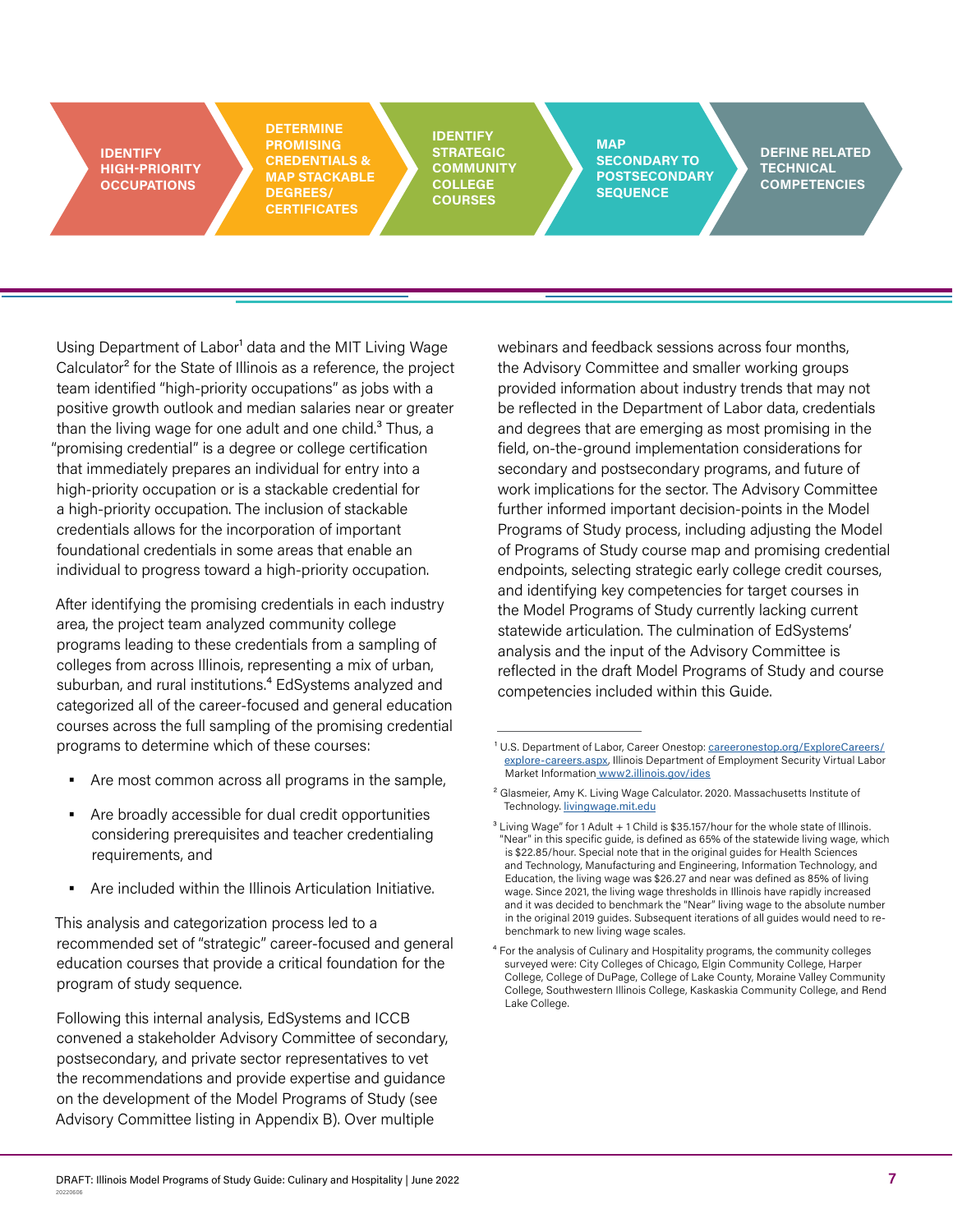# <span id="page-7-0"></span>**Priority Occupations and Promising Credentials in Culinary and Hospitality**

According to the article "The Future of Hospitality Management: Preparing Students for a Changing Industry," published by National Louis University, the culinary and hospitality sector was greatly impacted by the economic changes due to COVID-19.<sup>5</sup> The industry continues to struggle to hire and sustain staff the members needed for future growth and pandemic recovery. To combat these issues, the culinary and hospitality sector has increased salaries and benefits and works to create a work-life balance for employees. The future of this sector depends on an emerging workforce who obtain characteristics that include, but are not limited, to cross-functional abilities, creative problem-solving, and compassion and empathy for excellent guest services.<sup>6</sup>

#### **Promising Credential Program Categories**

The project team's analysis of occupations and related postsecondary credentials in the culinary and hospitality sectors led to two overarching categories:

- 1. **Hospitality:** The most foundational certificate and degree programs in hospitality are typically in hospitality management. Other degree programs commonly associated with hospitality occupations, such as Event Planners, General and Operations Managers, and Sales Managers, are labeled in our guide as Specialty AAS Programs in Hospitality. Students who obtain a certificate followed by an associate degree in this program can easily transfer into a Bachelor of Science degree at a university offering that program. Those university programs may be standalone, hospitality-focused degrees or embedded as a part of a school's business degree offerings with a hospitality concentration.<sup>7</sup>
- 2. **Culinary Arts:** Culinary Arts credentials prepare students to enter various roles pertaining to baking, cooking, or food science. These credentials can often be obtained in a community college program, however, students who earn an associate degree in this sector can also transfer to receive a Bachelor of Arts or Bachelor of Science in Culinary Arts.<sup>8</sup>

#### **Advisory Committee Considerations**

The Advisory Committee expressed the importance of earning additional industry credentials upon entry into the culinary and hospitality field. These credentials, earned through ServSafe, are Food Handler Certification, Food Sanitation Manager Certification, and Food Allergen Certification. The Advisory Committee confirmed that employers often require these certifications before employment within a restaurant or food service organization. In addition, these industry credentials further



validate the competencies needed to work in the food service industry. Typically, these credentials are earned as a part of specific secondary or postsecondary courses or embedded into most programs of study. Introductory career-focused classes or courses that provide information about the necessary skills for working will typically embed these industry credentials. These include but are not limited to Introduction to Culinary Arts, Food Safety and Sanitation, Introduction to Cooking Fundamentals, Introduction to Baking, and the high school Culinary Occupations I and II courses.

#### **High-Priority Occupations**

The table entitled Selected Occupations, Wages, and Job Growth identifies high-priority occupations associated with culinary arts and hospitality. The selected occupations included in the table meet the positive growth outlook and living wage criteria described in the Process for Development section. The chart also contains occupations that do not meet the requirements for a living wage threshold but are highly sought after by students and are entry-level occupations needed for advancement.

<sup>&</sup>lt;sup>5</sup> The Future of Hospitality Management: Preparing Students for Changing Industry. [digitalcommons.nl.edu/cgi/viewcontent.cgi?article=1001&context=kc](https://digitalcommons.nl.edu/cgi/viewcontent.cgi?article=1001&context=kc)

⁶ Ibid

<sup>&</sup>lt;sup>7</sup> Institutions such as [Northern Illinois University](https://www.chhs.niu.edu/facs/programs/hospitality/about.shtml), [Roosevelt University](https://www.roosevelt.edu/academics/programs/bachelors-in-hospitality-and-tourism-management-bshtm), Southern [Illinois University](https://business.siu.edu/academics/bachelor/htem.html) and [Eastern Illinois University](https://www.eiu.edu/majors/major/hospitality--tourism) are examples of universities that offer programs in the hospitality sector

<sup>&</sup>lt;sup>8</sup> [Kendall College at National Louis University](https://nl.edu/kendall-college/programs/culinary-arts/ba-in-culinary-management/) and [Dominican University](https://www.dom.edu/academics/majors-programs/culinology) are examples of Bachelor degrees programs in the culinary sector.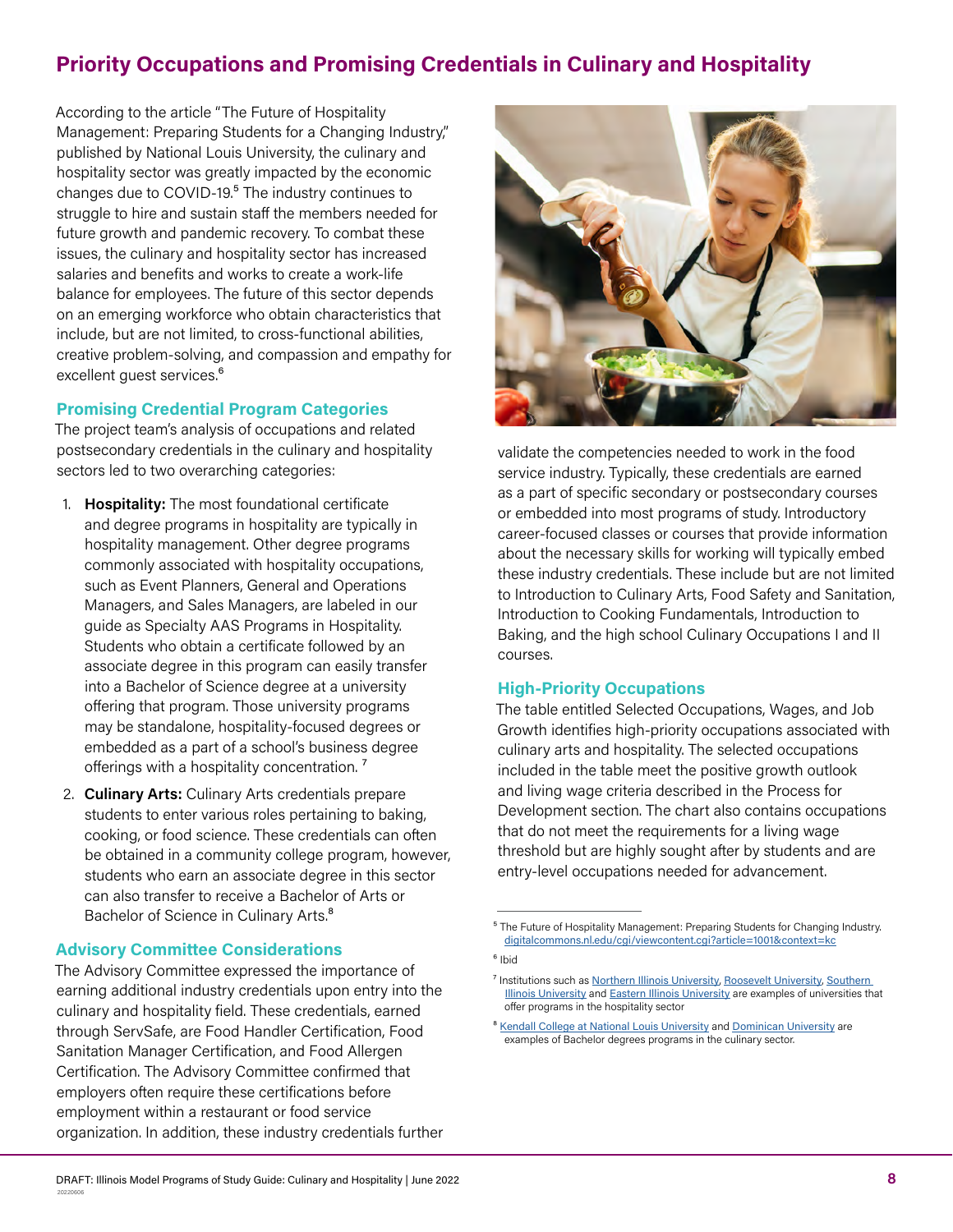

# **SELECTED OCCUPATIONS, WAGES, & JOB GROWTH**

|                | Program          | <b>Typical Job</b>                         | <b>Near or Above Living</b><br><b>Wage Threshold for</b><br>1 Adult + 1 Child $1$ | Median<br>Annual<br>Wage <sup>2</sup> | Growth in IL:<br>Annual Job<br>Openings <sup>2</sup> | Growth in IL:<br>% Change<br>Over 10 years <sup>2</sup> | Stackable?                                                           |
|----------------|------------------|--------------------------------------------|-----------------------------------------------------------------------------------|---------------------------------------|------------------------------------------------------|---------------------------------------------------------|----------------------------------------------------------------------|
|                |                  | Cook                                       | N                                                                                 | \$14,14                               | 8,590                                                | 20%                                                     |                                                                      |
|                |                  | <b>Baker</b>                               | N                                                                                 | \$13,52                               | 1,310                                                | 4%                                                      |                                                                      |
|                | Culinary<br>Arts | <b>Chefs and Head Cooks</b>                | Y                                                                                 | \$27.23                               | 730                                                  | 9%                                                      |                                                                      |
| $\overline{1}$ |                  | Food Scientists and Technologist           | Y                                                                                 | \$42.49                               | 100                                                  | 4%                                                      |                                                                      |
|                |                  | <b>Quality Control Analysts</b>            | Y                                                                                 | \$23.52                               | 440                                                  | 3%                                                      | Typically Stacks to                                                  |
|                |                  | <b>Food Service Managers</b>               | Y                                                                                 | \$23.13                               | 41,400 (nationally)                                  | 15% (nationally)                                        | <b>Related Bachelor's</b><br>Program at Select<br>IL Universities or |
| $\overline{2}$ |                  | <b>Lodging Managers</b>                    | Y                                                                                 | \$23.47                               | 200                                                  | 2%                                                      | with Additional<br>Coursework                                        |
|                |                  | Meeting, Convention, and Event<br>Planners | Y                                                                                 | \$24.10<br>630                        |                                                      | 3%                                                      |                                                                      |
|                | Hospitality      | <b>General and Operations Managers</b>     | Υ                                                                                 | \$49.53                               | 11,570                                               | 5%                                                      |                                                                      |
|                |                  | <b>Travel Agent</b>                        | $\mathsf{N}$                                                                      | \$22.68                               | 510                                                  | $-9%$                                                   |                                                                      |
|                |                  | Sales Manager                              | Y                                                                                 | \$61.60                               | 2,390                                                | 3%                                                      |                                                                      |

1. The "Living Wage" for 1 Adult + 1 Child is \$35.157/hour for the whole state of Illinois. "Near" in this specific guide is defined as 65% of the statewide living wage, which is \$22.85/hour. Special note that in the original guides for Health Sciences and Technology, Manufacturing and Engineering, Information Technology, and Education, the living wage was \$26.27 and near was defined as 85% of living wage. Since 2021, the living wage thresholds in Illinois have rapidly increased and it was decided to benchmark the "Near" living wage more closely to the absolute number in the original 2019 guides. Subsequent iterations of all guides would need to re-benchmark to new living wage scales. 2. U.S. Department of Labor, CareerOnestop (careeronestop.org/explorecareers), Illinois Department of Employment Security Virtual Labor Market Information ([ides.illinois.](https://ides.illinois.gov/) [gov](https://ides.illinois.gov/)), Illinois Department of Employment Security Virtual Labor Market Information [\(www2.illinois.gov/ides\)](www2.illinois.gov/ides)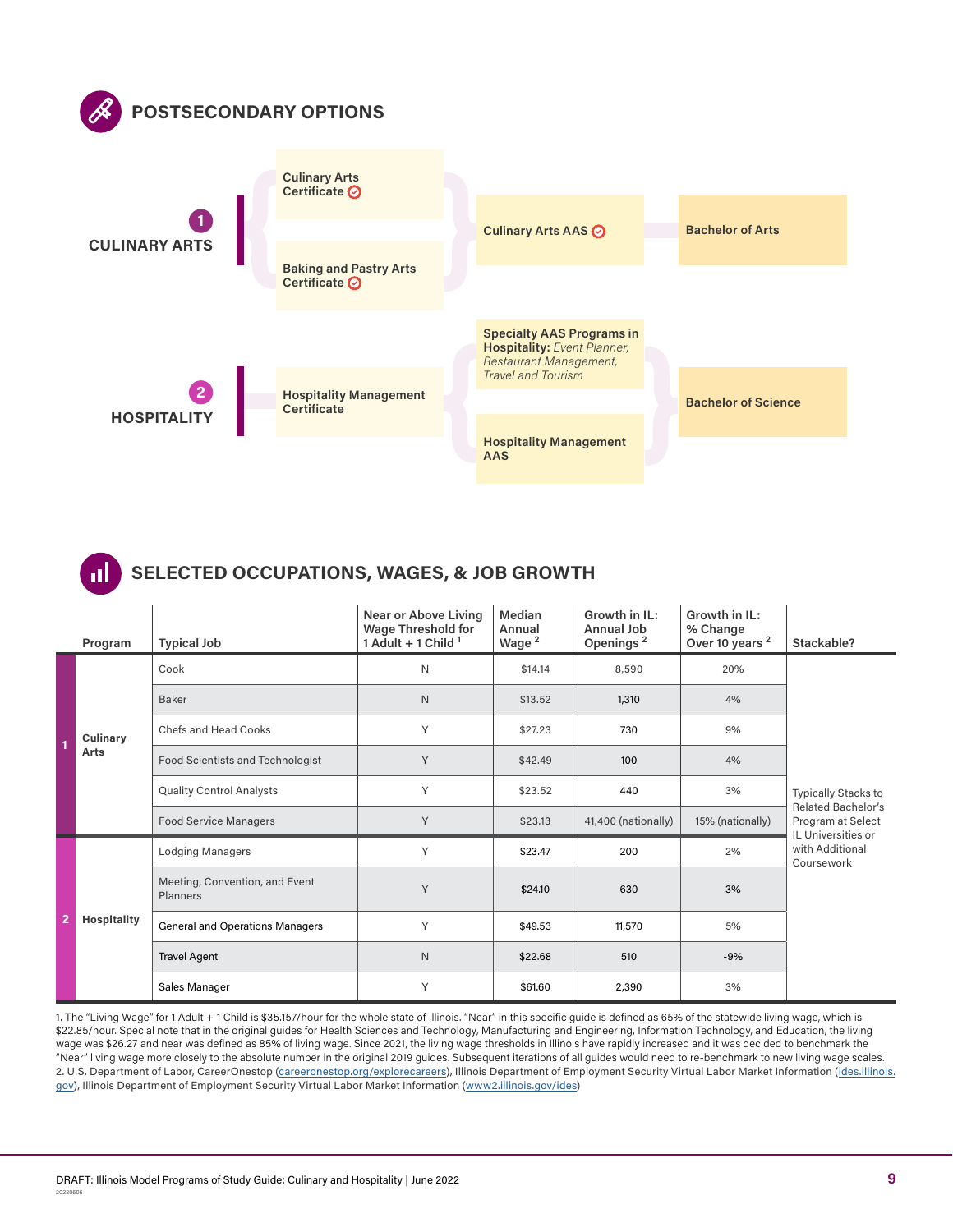<span id="page-9-0"></span>

# **Programs of Study Sequence Description**

Ideally, students in Model Programs of Study should start a career-focused instructional sequence with an Orientation/ Introduction level course in 9th or 10th grade, with students engaging in career awareness and exploration in the middle school grades. This early start creates more openings in student schedules to complete Skill Development and Capstone/Advanced coursework, obtain significant early college credits, earn valuable industry credentials, and acquire the College and Career Pathways Endorsement before high school graduation.

#### **High School Career-Focused Instructional Sequence and Related Work-Based Learning Overview**

The high school career-focused instructional sequence for the Model Programs of Study for Culinary and Hospitality builds from Orientation/Introduction level courses towards a set of Skill Development and Capstone/Advanced courses. The should begin with an introductory course that covers basic concepts and practices and develops an understanding of the range of career paths available.

The recommended sequence includes dual credit opportunities that are extremely common and strategic for the field of culinary arts and hospitality. These courses will prepare all students for continued coursework at the postsecondary level as well as foundational knowledge in their program area. Students in the Culinary Arts pathway can move from introductory courses in Culinary Occupations, Food Safety and Sanitation, and Introduction to Culinary Arts to targeted coursework in Culinary Occupations II or Cooking Fundamentals at the Skill Development level. Students in the Hospitality pathway can move from the Exploration of Hospitality Careers introductory course to general coursework such as Introduction to Business or Entrepreneurship at the Skill Development level, as fundamental concepts in the hospitality industry have a significant overlap with introductory concepts in general business degrees. At the Capstone/Advanced level, students continue earning early college credits through aligned dual credit coursework to their program area.

A subgroup of the Advisory Committee formed a working group to create competencies for key courses that map to various industry credentials, are accessible for early college credit, and are not currently recognized by the Illinois Articulation Initiative (IAI). The courses are:

• Food Safety and Sanitation: Competency topics include Food Safety, Food Handling, Proper Food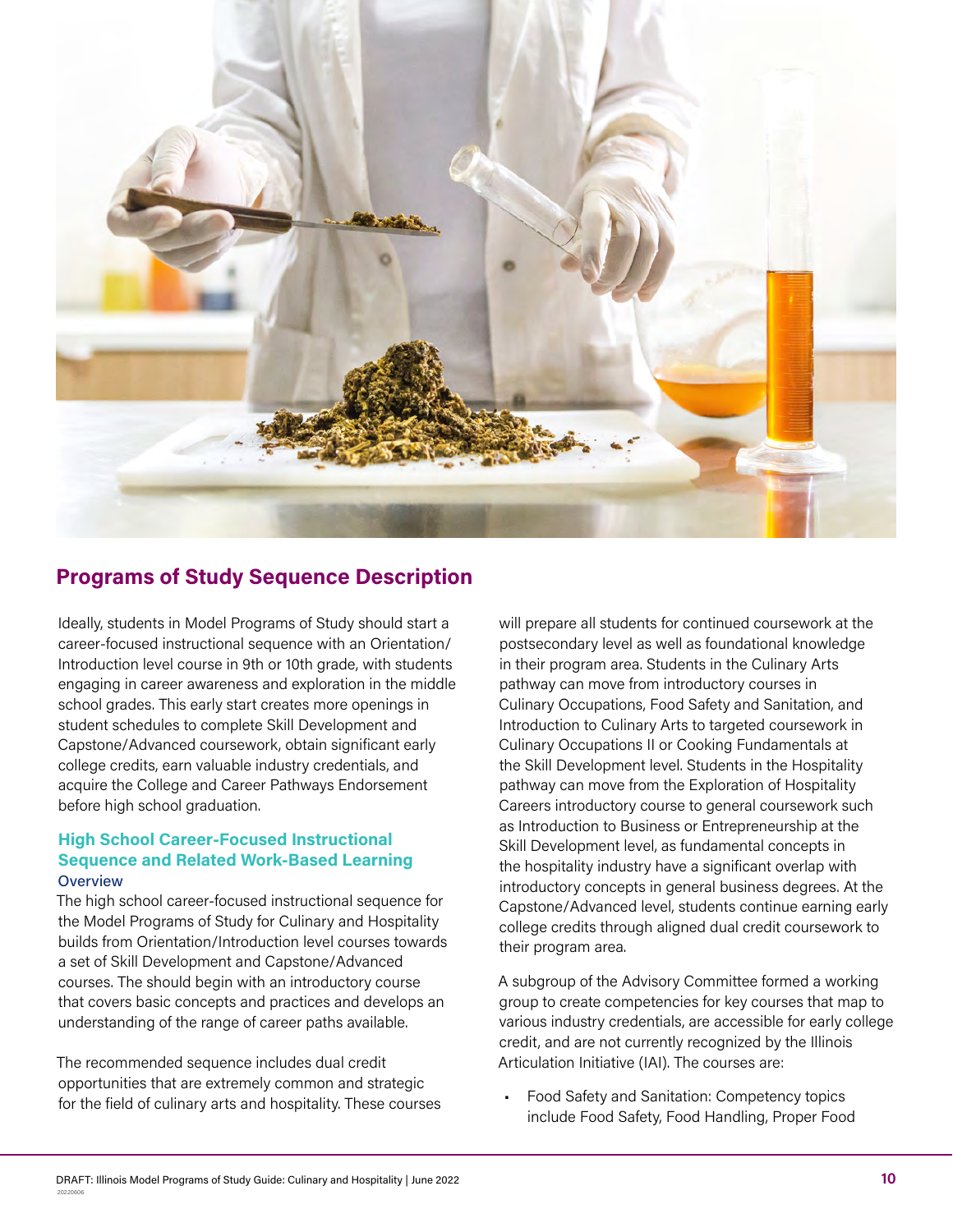Cooking Hygiene, Cleaning and Sanitation, and Safety and Sanitation Operations.

- Introduction to Culinary Arts: Competency topics include Culinary Operation Skills, Equipment Use, Cooking Fundamental Skills, Baking Fundamental Skills, Professionalism, and Food Service Industry.
- Introduction to Hospitality Management: Competency topics include Hospitality Industry Skills, Lodging Industry Skills, Travel and Tourism Industry Skills, Professionalism, Customer Service Skills, and Food Beverage Industry Skills.

You can find the complete list of competencies topics along with the descriptions for each course on pages 15-17.

#### Orientation/Introduction

The Model Programs of Study for Culinary and Hospitality commences at the Orientation/Introduction level with ISBE's Career and Technical Education (CTE) cluster programs in Culinary and Hospitality, which introduce students to basic hospitality and culinary arts principles as well as basic cooking concepts and hospitality careers. The ISBE CTE courses in this sector are titled Exploration of Hospitality Careers and Culinary Occupations I. Both can potentially be taken separately for one semester each or combined for a yearlong experience that interweaves both of their learning objectives.

|                                                                 | <b>ORIENTATION /</b><br><b>INTRODUCTION</b><br>Grades 9-10                                                                                |                                                   |                                            | <b>SKILL</b>             | <b>DEVELOPMENT</b><br><b>Grades 10-12</b>                                      |  | <b>CAPSTONE /</b><br><b>ADVANCED</b><br>Grade 12                                                                                                                  |                                                                                                      |  | <b>POSTSECONDARY</b><br>COURSES $\oplus$<br><b>Recommended 1st Year</b>                                                                                                                                      |
|-----------------------------------------------------------------|-------------------------------------------------------------------------------------------------------------------------------------------|---------------------------------------------------|--------------------------------------------|--------------------------|--------------------------------------------------------------------------------|--|-------------------------------------------------------------------------------------------------------------------------------------------------------------------|------------------------------------------------------------------------------------------------------|--|--------------------------------------------------------------------------------------------------------------------------------------------------------------------------------------------------------------|
| $\bigcirc$<br><b>CAREER</b><br><b>FOCUSED</b><br><b>COURSES</b> | <b>Exploration of</b><br><b>Hospitality Careers</b><br>or Culinary<br><b>Occupations I</b><br>& Food Safety and<br>Sanitation $\boxed{=}$ |                                                   |                                            | Arts <b>目</b>            | <b>Culinary Occupations II</b><br>& Introduction to Culinary                   |  | <b>Introduction to Hospitality</b><br>Management<br><b>Workplace Experience</b><br>or Prostart Certificate of<br><b>Achievement Capstone</b><br><b>Experience</b> | &/or Restaurant Operations<br>or Restaurant, Food & Beverage<br><b>Services Workplace Experience</b> |  | <b>Introduction to Baking &amp;</b><br><b>Cooking Fundamentals</b><br><b>Introduction to Culinary Arts</b><br><b>Garde Manger</b><br><b>Food Safety and Sanitation</b>                                       |
| <b>Culinary Arts</b><br>Hospitality                             |                                                                                                                                           |                                                   |                                            |                          | Introduction to Business <b>E</b><br>or Entrepreneurship                       |  | <b>Introduction to Hospitality</b><br>Management<br>&/or Hospitality & Tourism<br><b>Workplace Experience</b>                                                     | &/or Restaurant Operations                                                                           |  | <b>Introduction to Management</b><br><b>Introduction to Hospitality</b><br><b>Management</b><br><b>Introduction to Marketing</b><br><b>Introduction to Business</b><br>Entrepreneurship                      |
|                                                                 |                                                                                                                                           |                                                   |                                            |                          |                                                                                |  |                                                                                                                                                                   | Courses and Work-Based Learning Address the PWR Act Recommended Essential Employability Competencies |  |                                                                                                                                                                                                              |
| <b>WORK-BASED</b><br><b>LEARNING</b>                            |                                                                                                                                           | Career Exploration (2) *<br>Team-Based Challenge* |                                            |                          | Team-Based Challenge*<br>Career Development Experience or Youth Apprenticeship |  |                                                                                                                                                                   |                                                                                                      |  | <b>Team-Based Challenge</b><br><b>Career Development Experience</b><br>or Apprenticeship                                                                                                                     |
|                                                                 | * May be offered through Career and Technical Student Organizations (CTSOs) such as SkillsUSA Illinois and ProStart                       |                                                   |                                            |                          |                                                                                |  |                                                                                                                                                                   |                                                                                                      |  |                                                                                                                                                                                                              |
|                                                                 | $\lambda$<br>AP or<br><b>Dual Credit</b>                                                                                                  | ⊫<br>Dual<br>Credit<br>Course                     | l₹.<br><b>Dual Credit</b><br>With IAI Code | <b>Course Affiliated</b> | Course or Program<br>Prepares for<br><b>Industry Credential</b>                |  | Postsecondary<br><b>Course Affiliated</b><br>with IAI Code                                                                                                        | College and Career<br>Pathway Endorsement<br>Earned                                                  |  | $\bigoplus$<br>If courses in this column were accomplished<br>through early college credit, students should<br>take the next required course in the sequence<br>or, if none, additional AAS or Major Courses |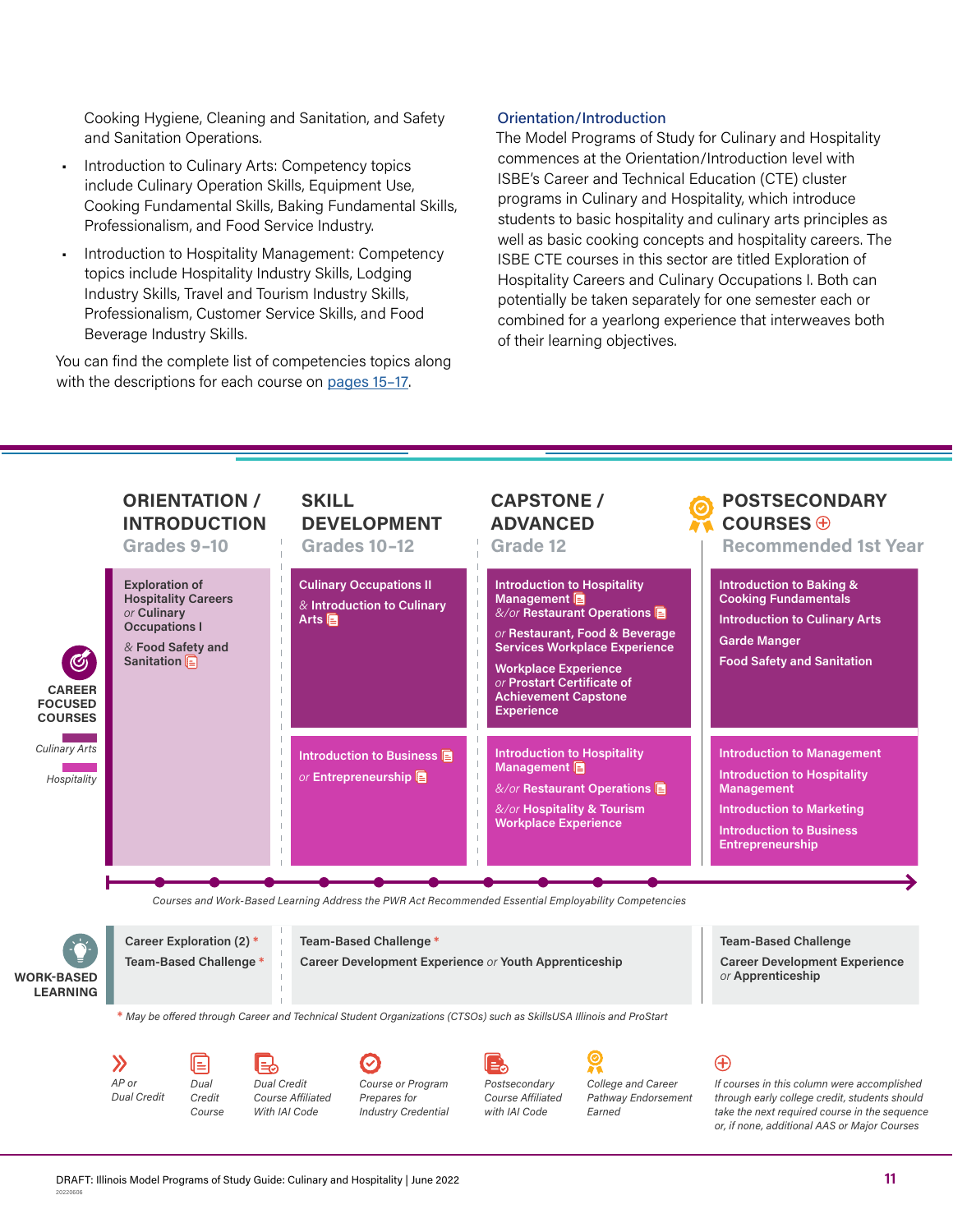#### <span id="page-11-0"></span>Skill Development

For Skill Development courses in the Culinary Arts pathway, the Model recommends students take Culinary Occupations II or Introduction to Culinary Arts as a dual credit course. The ISBE CTE Program of Study Matrix within Hospitality and Tourism identifies the Culinary Occupations II course in Group 3. This course prioritizes operational management skills, including the design and organization of food service systems in various settings, human relations, and personnel training and supervision. Other course topics include, but are not limited to, taking inventory, advertising, monitoring consumer and industry trends, and the mastery of culinary techniques.

Introduction to Culinary Arts is another recommended Skill Development section for Culinary Arts and should ideally be offered as a dual credit class, in conjunction with Culinary Occupations II or in addition to that course. This course includes but is not limited to proper station set-up and sanitation, procedures and use of basic equipment, fundamentals and concepts of cooking, history of culinary arts and the development of modern food service, and culinary terminology. Most colleges offer their own version of or a parallel course to Introduction to Culinary Arts, and that course's teacher credentialing requirements are usually a bachelor's degree in culinary arts, restaurant management, or related field with experience in a dining venue and within staff supervision. These credentials make it feasible to find teachers at the school district level who can be credentialed to teach the course as dual credit. Moreover, students who express interest can generally be placed in this pathway because these courses typically do not have prerequisite course requirements beyond the course sequence, making this course relatively accessible for a high school student in CTE programs.

Many Illinois high schools use culinary curriculum content provided by ProStart,<sup>9</sup> a national, two-year curriculum that the Illinois Restaurant Association locally promotes. Alignment to that curriculum within the program of study is a feasible option if dual credit coursework cannot be implemented in conjunction with a local community college or in the context of a dual credit course. Select culinary programs nationwide offer articulated college credit for completing the two-year ProStart curriculum and earning their Certificate of Achievement.<sup>10</sup>

For Skill Development courses in the Hospitality pathway, the Model recommends students take Introduction to Business and/or Entrepreneurship as dual credit. Introduction to Business overlaps with equivalent CTE

courses in several Hospitality and Tourism matrices and should thus be integrated with the CTE credit as well as dual credit. This course is typically accessible for dual credit because of the flexible English-language placement requirements for students and credentialing requirements for teachers. An Introduction to Business course will include various topics such as business structures, finance, operations management, marketing, accounting, human resources, and ethics.

Entrepreneurship is typically found within a Finance and Business Services program of study matrix at the secondary level. Nevertheless, the advisory committee suggests the course be considered in the Hospitality pathway as the competencies and curriculum more closely reflect what might be fruitful in a postsecondary hospitality program. An Entrepreneurship course will expose students to strategic management, pricing strategies, human capital concepts, and, most importantly, identify the skills needed to have an entrepreneurial mindset. These skills and principles are essential to the hospitality field's various career opportunities within business environments.

#### Capstone/Advanced

In 12th grade, students should engage in advanced topics in culinary and hospitality. The Capstone/Advanced-level course recommendations for students in Culinary Arts and Hospitality pathways is Introduction to Hospitality Management and Restaurant Operations. The Model recommends that both courses be offered as dual credit.

Introduction to Hospitality Management includes concepts in management in hospitality, training and development, corporate structures, lodging, food and beverages, recreation, and event management. The Restaurant Operations course is focused intensely on the restaurant industry, including concepts such as the kitchen environment, plate presentation, menu creation and trends, restaurant layout and design, quantity food serving, management, and conflict resolution. Typically this course does not have prerequisite course requirements beyond the course sequence already suggested in the programs of study, making this course relatively accessible for a high school student in CTE programs.

Teacher credential requirements in the Culinary Arts pathway are generally a bachelor's degree in culinary arts with relevant work experience. On the other hand, teacher credential requirements for dual credit business courses in the Hospitality pathway are typically a master's degree in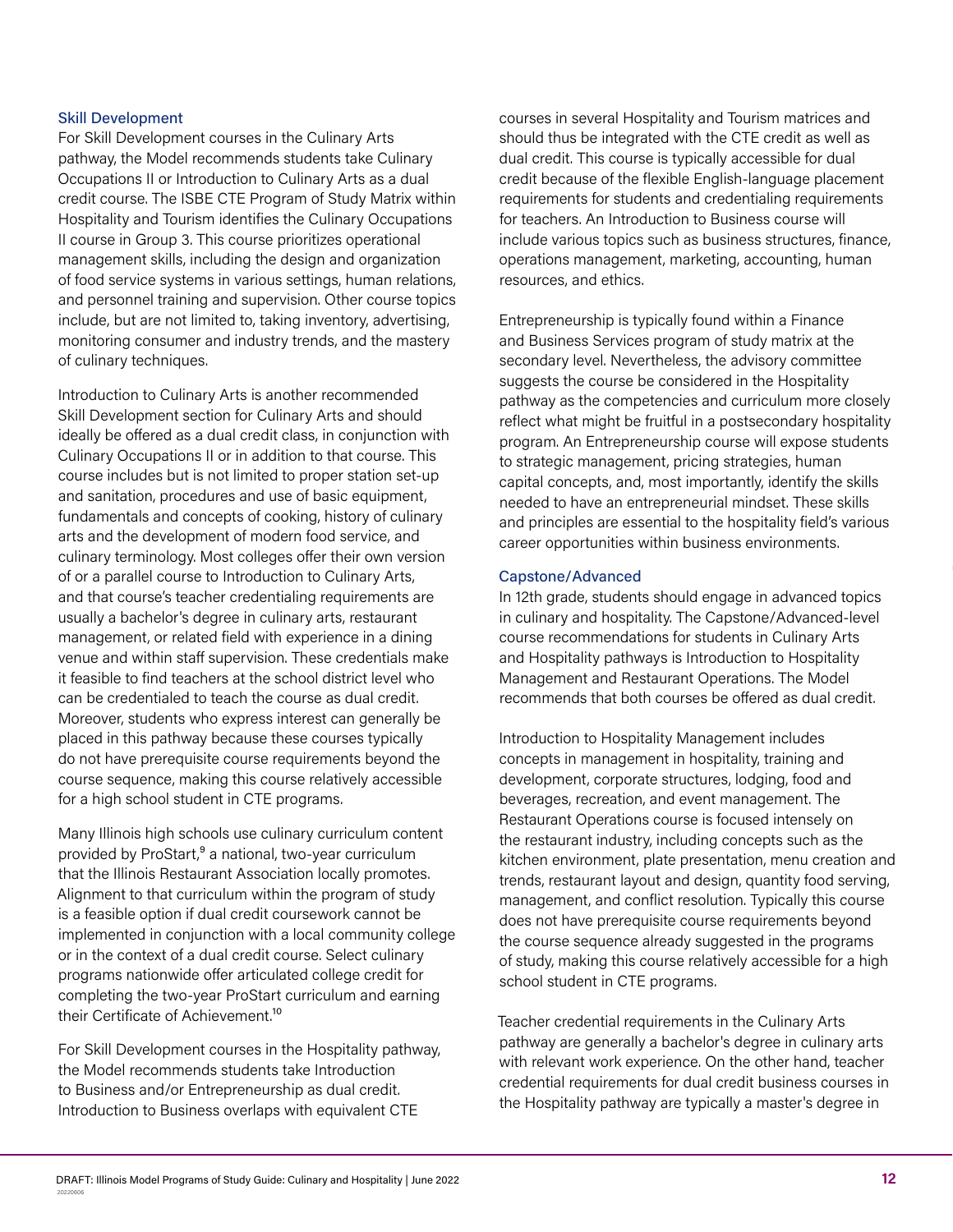business or hospitality management. As a result, it may be more feasible to offer business courses as dual enrollment or virtually in collaboration with the postsecondary partner.

Alternatively, students may benefit from a robust career development experience at the Capstone/Advanced level. For the Culinary Arts pathway, the advisory committee recommends the secondary CTE course Restaurant, Food and Beverage Services Workplace Experience, which aligns with the ProStart curriculum and supports students in completing the 400 hours of mentored work experience required for the Certificate of Achivement.<sup>11</sup> For the Hospitality pathway, the advisory committee recommends an equivalent workplace opportunity aligned with the Hospitality & Tourism Workplace Experience course.

# **Recommended High School General Education Courses**

The Model Programs of Study for Culinary and Hospitality identifies several key considerations for general education coursework:

- In **science**, students should follow a standard science sequence and, where possible, complete their science course as either Advanced Placement or dual credit.
- In **social science**, students should follow a standard social science sequence and, where possible, complete their science course as either Advanced Placement or dual credit.
- In **math**, students should complete the highest math course possible in a statistics-based course sequence to be prepared for the full range of career options in culinary and hospitality. Students should take a dual credit General Education Math course at the Capstone/Advanced level. Students that do not demonstrate readiness for an early college math course during their senior year of high school should enroll in a Transition to Quantitative Literacy and Statistics Transitional Math Course that guarantees placement into General Education Statistics at the postsecondary level.

| ORIENTATION /       |  |
|---------------------|--|
| <b>INTRODUCTION</b> |  |
| Grades 9-10         |  |

### **SKILL DEVELOPMENT Grades 10–12**

#### **CAPSTONE / ADVANCED Grades 12**

# **POSTSECONDARY COURSES Recommended 1st Year**

| <b>SCIENCE</b>                     | <b>Science Sequence</b>                  | <b>Science Sequence</b>                      | <b>Science Sequence</b>                                                                                                               | <b>Science Sequence</b>                   |
|------------------------------------|------------------------------------------|----------------------------------------------|---------------------------------------------------------------------------------------------------------------------------------------|-------------------------------------------|
| <b>SOCIAL</b><br><b>SCIENCE</b>    | <b>Social Science</b><br><b>Sequence</b> | <b>Social Science Sequence</b>               | <b>Social Science Sequence</b>                                                                                                        | <b>Social Science Sequence</b>            |
| $\sqrt{\mathsf{x}}$<br><b>MATH</b> | Algebra<br>Geometry                      | Geometry<br>Algebra 2<br><b>Pre-Calculus</b> | <b>Transitional Math: Quantitive</b><br><b>Literacy Statistics</b><br><b>Pre-Calculus</b><br>Calculus $\gg$<br>General Education Math | General Education Math                    |
| 圉<br><b>ENGLISH</b>                | <b>English Sequence</b>                  | <b>English Sequence</b>                      | <b>Transitional English</b><br>English Composition >>                                                                                 | English Composition<br>Oral Communication |
|                                    |                                          |                                              |                                                                                                                                       |                                           |

*Dual Credit Course AP or Dual Credit*

 $\lambda$ 

*Dual Credit Course Affiliated With IAI Code*

*Course or Program Prepares for Industry Credential* *Postsecondary Course Affiliated with IAI Code*

*College and Career Pathway Endorsement Earned*

# $\bigoplus$

*If courses in this column were accomplished through early college credit, students should take the next required course in the sequence or, if none, additional AAS or Major Courses*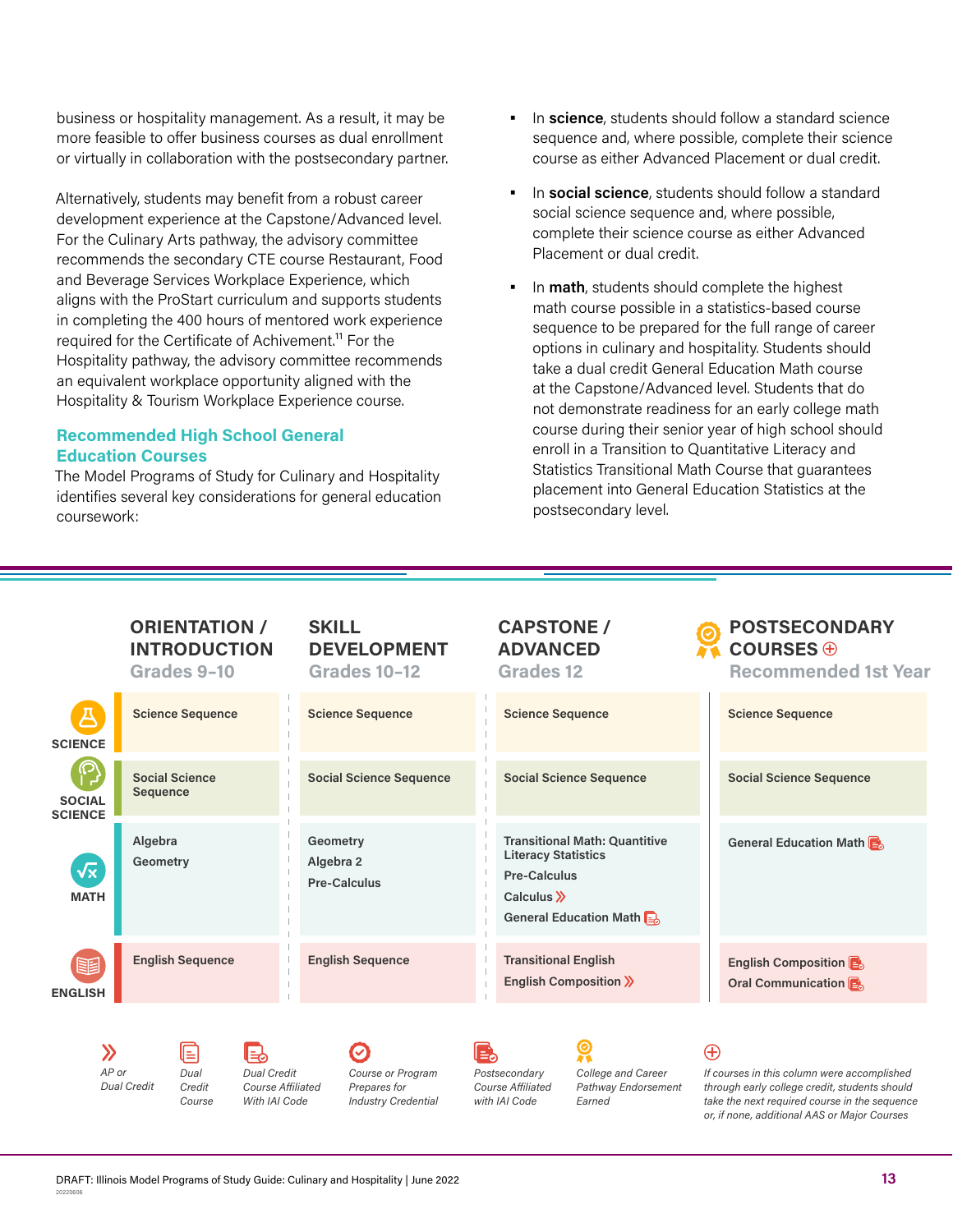<span id="page-13-0"></span>

• In **English**, students prepared for college-level coursework in their senior year should enroll in a dual credit English Composition course (if available) or Advanced Placement English Language and Composition. If students are not prepared for college-level coursework, students should enroll in a Transitional English course that guarantees placement into the partner community college's English Composition course

#### **Recommended First Year Postsecondary Courses**

The recommended first-year postsecondary courses in the Model Programs of Study for Culinary and Hospitality build upon the knowledge and skills recommended at the Capstone/Advanced level. As with high school programs, community colleges should pursue opportunities to integrate and align coursework and work-based learning opportunities.

If not completed already, students interested in culinary arts should consider taking the following courses: Introduction to Baking, Cooking Fundamentals, Introduction to Culinary Arts, Garde Manger, and Food Sanitation and Safety. Students interested in hospitality should consider taking

courses such as Introduction to Management, Introduction to Hospitality Management, Introduction to Marketing, Introduction to Business, and Entrepreneurship.

In addition, students will take the 100-level required courses in the general education course areas. If students have earned early college credit for 100-level courses, they should take the next required course in the subject or, if none, additional AAS or major courses.

<sup>&</sup>lt;sup>9</sup> [illinoisrestaurants.org/page/ProStart](https://www.illinoisrestaurants.org/page/ProStart) and [chooserestaurants.org/prostart](https://chooserestaurants.org/prostart
)

<sup>&</sup>lt;sup>10</sup> 2021 Collegiate Prostart Passport: [chooserestaurants.org/](https://chooserestaurants.org/NationalRestaurantAssociation/media/ProStart/2021_NRAEF_Prostart_Passport-April21.pdf?ext=.pdf
) [NationalRestaurantAssociation/media/ProStart/2021\\_NRAEF\\_Prostart\\_Passport-](https://chooserestaurants.org/NationalRestaurantAssociation/media/ProStart/2021_NRAEF_Prostart_Passport-April21.pdf?ext=.pdf
)[April21.pdf?ext=.pdf](https://chooserestaurants.org/NationalRestaurantAssociation/media/ProStart/2021_NRAEF_Prostart_Passport-April21.pdf?ext=.pdf
)

<sup>&</sup>lt;sup>11</sup> ProStart® National Certificate of Achievement (COA): [chooserestaurants.](https://chooserestaurants.org/Students/Curriculum)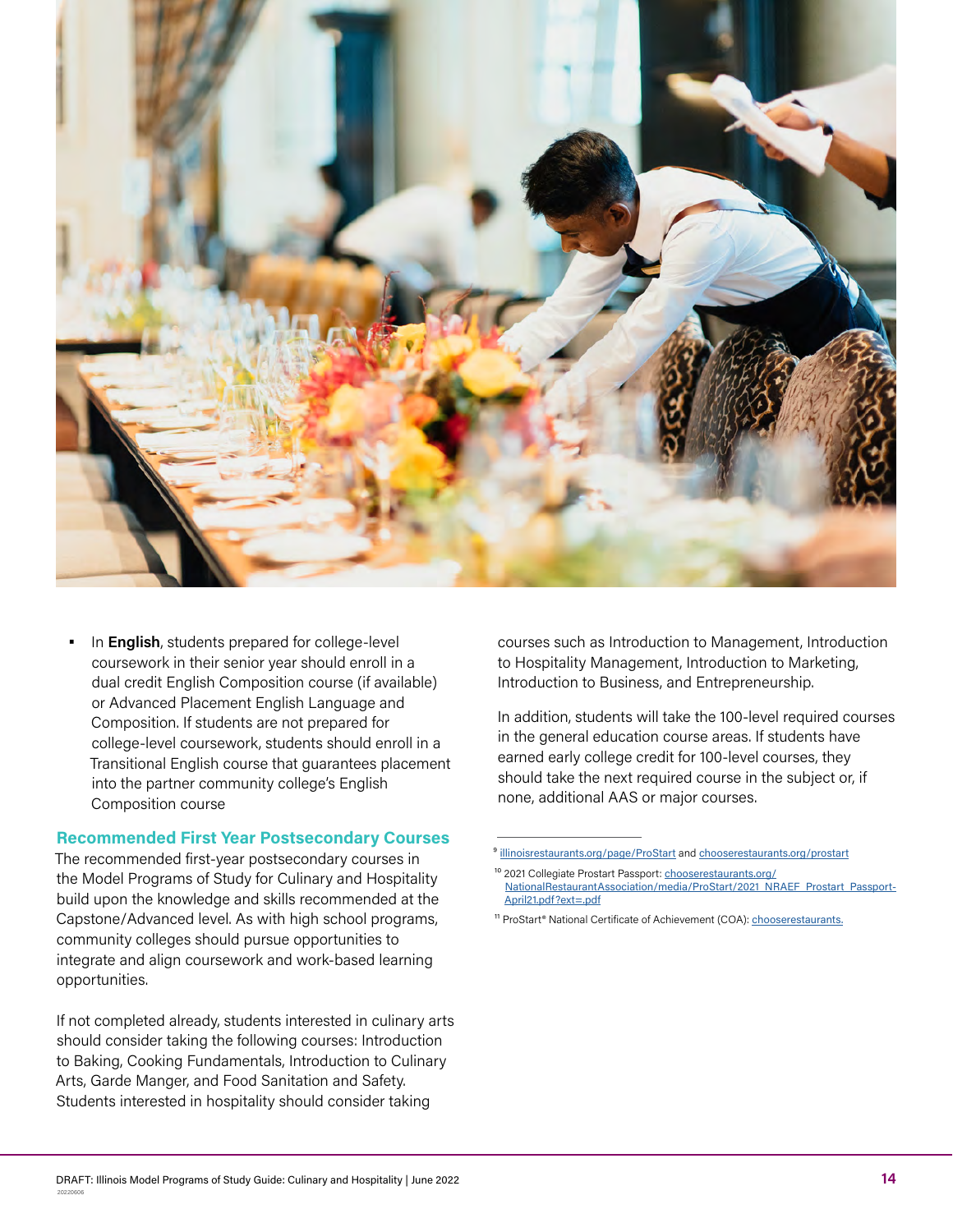# <span id="page-14-0"></span>**Strategic Dual Credit Courses: Competency Descriptions**

EdSystems and ICCB convened a stakeholder advisory committee of secondary, postsecondary, and private sector representatives to vet the Model Program of Study recommendations. A smaller working group further convened to identify key competencies for the target early college courses in the Model Program of Study lacking current statewide articulation. In culinary arts and hospitality, those courses were Introduction to Culinary Arts, Introduction to Hospitality Management, and Food Safety and Sanitation.

| <b>FOOD SAFETY AND SANITATION</b><br><b>Key Competencies</b> |                                                                                                                                                                                                                                                                                                                                                                                                                                                                                                                                                                  |  |  |  |  |  |
|--------------------------------------------------------------|------------------------------------------------------------------------------------------------------------------------------------------------------------------------------------------------------------------------------------------------------------------------------------------------------------------------------------------------------------------------------------------------------------------------------------------------------------------------------------------------------------------------------------------------------------------|--|--|--|--|--|
| <b>Food Safety</b>                                           | Students will be able to analyze evidence to determine the presence of food borne<br>$\blacksquare$<br>illness outbreaks.<br>Students will be able to identify characteristics of potentially hazardous foods.<br>٠<br>Students will be able to identify chemical, biological and physical contaminants and<br>٠<br>methods of prevention.<br>Students will be able to demonstrate techniques to prevent others from contaminating<br>٠<br>food.<br>Students will be able to identify when a Hazard Analysis Critical Control Point<br>(HACCP) plan is required. |  |  |  |  |  |
| <b>Food Handling</b>                                         | Students will be able to identify methods of preventing time-temperature abuse.<br>$\blacksquare$<br>Students will be able to store and hold food properly to prevent cross contamination.<br>Students will be able to identify proper methods for thawing, cooling, and reheating<br>٠<br>food.<br>Students will be able to identify characteristics of a quality food source.<br>٠<br>Students will demonstrate proper and safe food preparation techniques.                                                                                                   |  |  |  |  |  |
| <b>Proper Food</b><br><b>Cooking Hygiene</b>                 | Students will be able to identify and demonstrate proper hand-washing procedures.<br>٠<br>Students will follow health department codes on uniform, jewelry, nails, and hair<br>restraints.<br>Students will be able to demonstrate proper glove usage.<br>٠                                                                                                                                                                                                                                                                                                      |  |  |  |  |  |
| <b>Cleaning and</b><br><b>Sanitation</b>                     | Students will be able to identify approved sanitizers and demonstrate proper use.<br>٠<br>Students will be able to identify the signs of pest infestation.<br>$\blacksquare$<br>Students will be able to demonstrate the difference between cleaning and sanitizing.<br>Students will be able to measure appropriate concentrations of sanitizing chemicals in<br>٠<br>use.                                                                                                                                                                                      |  |  |  |  |  |
| Safety and<br><b>Sanitation</b><br><b>Operations</b>         | Students will be able to recognize the key components of an inspection.<br>Students will be able to explain the safe flow of food.<br>٠                                                                                                                                                                                                                                                                                                                                                                                                                          |  |  |  |  |  |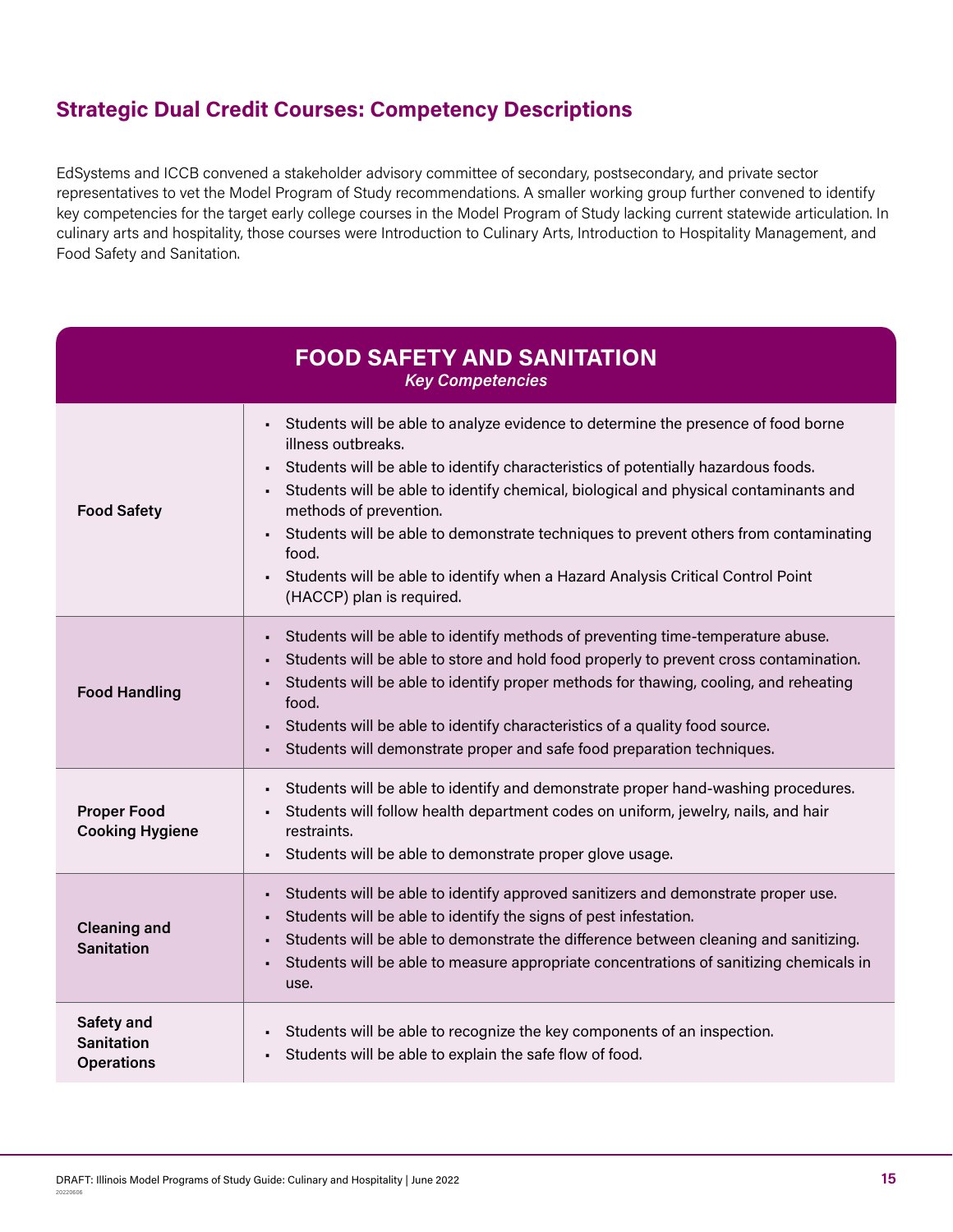<span id="page-15-0"></span>

|                                             | <b>INTRODUCTION TO CULINARY ARTS</b><br><b>Key Competencies</b>                                                                                                                                                                                                                                                                                                                                                                                                                                                                                                                                                                                                                                                                                                                                                                                                                                                                 |
|---------------------------------------------|---------------------------------------------------------------------------------------------------------------------------------------------------------------------------------------------------------------------------------------------------------------------------------------------------------------------------------------------------------------------------------------------------------------------------------------------------------------------------------------------------------------------------------------------------------------------------------------------------------------------------------------------------------------------------------------------------------------------------------------------------------------------------------------------------------------------------------------------------------------------------------------------------------------------------------|
| <b>Culinary Operation</b><br><b>Skills</b>  | Students will demonstrate competence in the selection of quality and appropriate food<br>products needed for menu preparation.<br>Students will apply mathematical skills needed for recipe conversion, menu creation,<br>$\blacksquare$<br>and the purchasing/receiving process.<br>Students will understand the importance of styles of service and menu formats.                                                                                                                                                                                                                                                                                                                                                                                                                                                                                                                                                             |
| <b>Equipment Use</b>                        | Students will demonstrate how to accurately select and safely use the appropriate<br>$\blacksquare$<br>equipment to complete a food preparation and/or cooking task.<br>Students will demonstrate correct professional knife handling techniques and<br>operation of commercial kitchen equipment, small wares, and hand tools.<br>Students will be able to properly take care of kitchen equipment and hand tools,<br>including pastry bags and piping tips.<br>Students will be able to identify a variety of types of professional cooking equipment<br>for food processing, cooking, holding, storing, and serving.                                                                                                                                                                                                                                                                                                         |
| <b>Fundamental</b><br><b>Cooking Skills</b> | Students will demonstrate professional methods for food preparation and production.<br>$\mathbf{r}$<br>Students will be able to properly set up and maintain an organized work station.<br>Students will be able to identify measuring tools and properly measure and scale<br>ingredients.<br>Students will recognize and produce basic quality food products.<br>$\blacksquare$<br>Students will be able to apply fundamentals of temperature and cooking methods to<br>cook a variety of foods.<br>Students will be able to follow recipe directions.                                                                                                                                                                                                                                                                                                                                                                        |
| <b>Fundamental</b><br><b>Baking Skills</b>  | Students will be able to apply baking methods and techniques to baking applications.<br>$\mathbf{r}$ .<br>Students will be able to produce sellable baking products using various ingredients<br>and equipment.<br>Students will be able to classify different mixing and shaping techniques for bread,<br>cookies, and other doughs.                                                                                                                                                                                                                                                                                                                                                                                                                                                                                                                                                                                           |
| Professionalism                             | Students will demonstrate professional behavior appropriate for various environments.<br>Students will demonstrate the ability to accurately apply correct professional<br>techniques and various applications in a food service or hospitality related<br>organization.<br>• Students will demonstrate the ability to apply organizational skills required of<br>successful food service, restaurant, and culinary professionals.<br>Students will demonstrate the ability to communicate effectively and professionally<br>with teammates, co-workers, supervisors, and other types of employers.<br>Students will be able to participate in professional development opportunities such as<br>resume development, interviewing, and stages.<br>Students will demonstrate appropriate use of professional terminology.<br>Students will demonstrate proper safety procedures within a professional food service<br>operation. |
| <b>Food Service</b><br><b>Industry</b>      | Students will be introduced to basic culinary historical concepts, cooking theories,<br>and industry successes and challenges.<br>Students will learn about the various career opportunities and pathways in the<br>culinary industry sector.                                                                                                                                                                                                                                                                                                                                                                                                                                                                                                                                                                                                                                                                                   |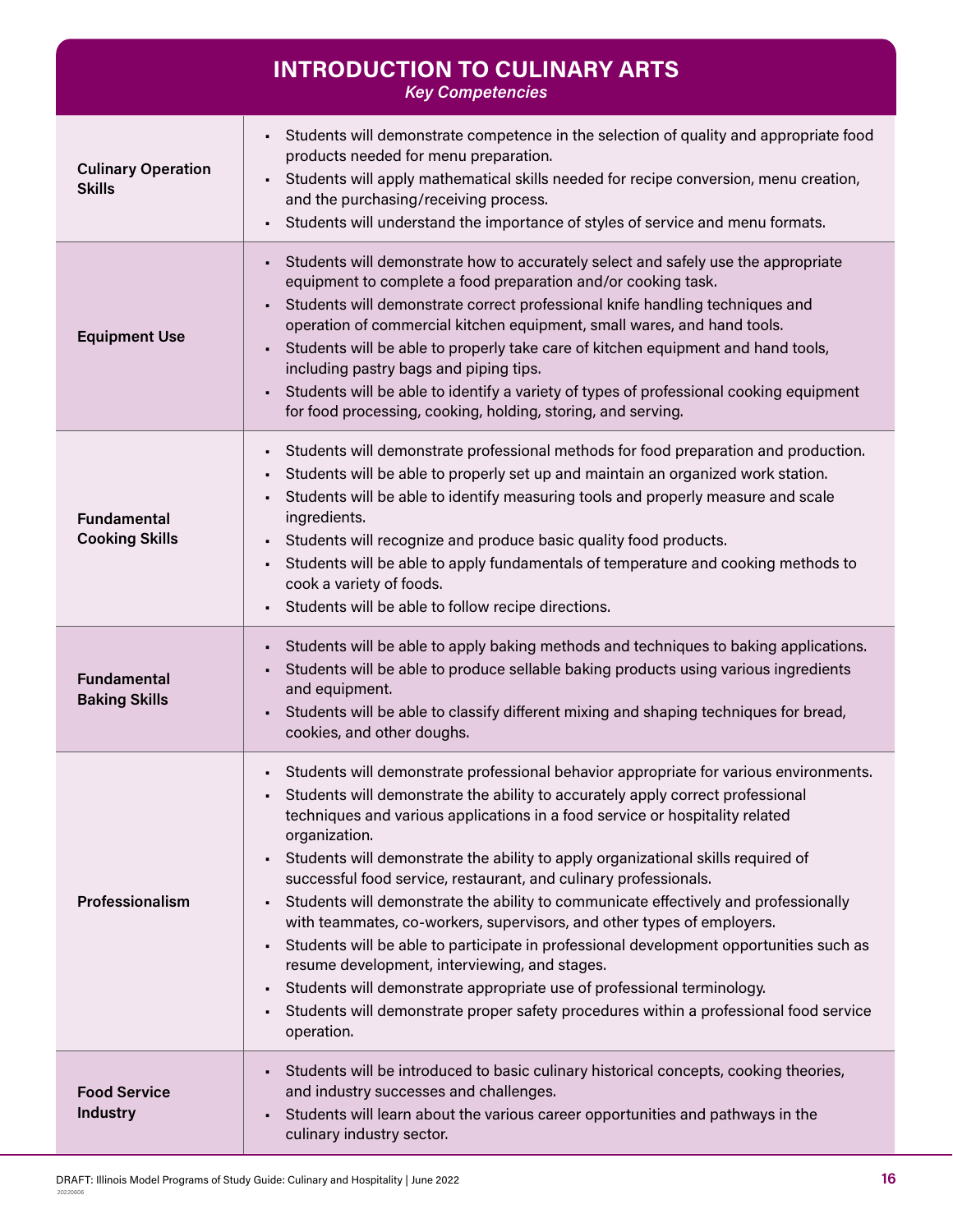<span id="page-16-0"></span>

| <b>INTRODUCTION TO HOSPITALITY MANAGEMENT</b><br><b>Key Competencies</b> |                                                                                                                                                                                                                                                                                                                                                                                                                                                                                                                                                                                                                                                                                                                                                                                                                                                                                                                                       |  |  |  |  |  |
|--------------------------------------------------------------------------|---------------------------------------------------------------------------------------------------------------------------------------------------------------------------------------------------------------------------------------------------------------------------------------------------------------------------------------------------------------------------------------------------------------------------------------------------------------------------------------------------------------------------------------------------------------------------------------------------------------------------------------------------------------------------------------------------------------------------------------------------------------------------------------------------------------------------------------------------------------------------------------------------------------------------------------|--|--|--|--|--|
| <b>Hospitality Industry</b><br><b>Skills</b>                             | Students will be able to define the many job responsibilities throughout the industry.<br>$\blacksquare$<br>Students will be able to describe the current trends and challenges faced by the<br>hospitality and tourism industry in the context of global economic, environmental,<br>health, and other social concerns.<br>Students will be able to differentiate the characteristics and practices of hospitality<br>management from other industries.<br>Students will demonstrate an awareness of various hospitality business segments,<br>٠<br>including hotels and lodging; gaming and casinos; meetings, conventions, and<br>expositions; destination marketing and sales; and recreation, attractions, and clubs.<br>Students will be able to describe the effects of globalization on the hospitality industry.<br>Students will be able to apply diversity, equity, and inclusion concepts to the<br>hospitality industry. |  |  |  |  |  |
| <b>Lodging Industry</b><br><b>Skills</b>                                 | Students will be able to understand the differences between various types of lodging.<br>Students will be able to identify and describe the structure of the major departments<br>found in hospitality organizations.                                                                                                                                                                                                                                                                                                                                                                                                                                                                                                                                                                                                                                                                                                                 |  |  |  |  |  |
| <b>Travel and Tourism</b><br><b>Industry Skills</b>                      | Students will learn about the hospitality industry through its history, characteristics,<br>service ethic, trends, and interdependence with the tourism industry.                                                                                                                                                                                                                                                                                                                                                                                                                                                                                                                                                                                                                                                                                                                                                                     |  |  |  |  |  |
| Professionalism                                                          | Students will be able to demonstrate professional verbal and non-verbal<br>communication skills.<br>Students will be able to demonstrate professional written communication skills.<br>Students will be able to demonstrate the ability to work as part of a team.<br>Students will be able to explain the importance of good customer service.<br>Students will be able to describe the various career pathways in the hospitality<br>٠<br>industry.                                                                                                                                                                                                                                                                                                                                                                                                                                                                                 |  |  |  |  |  |
| <b>Customer Service</b><br><b>Skills</b>                                 | - Students will be able to demonstrate the ability to solve customer service problems.<br>Students will be able to demonstrate the skills required to be a competent business<br>professional in the hospitality industry by representing the organization in customer<br>service relations.                                                                                                                                                                                                                                                                                                                                                                                                                                                                                                                                                                                                                                          |  |  |  |  |  |
| <b>Food and Beverage</b><br><b>Industry Skills</b>                       | Students will be able to describe the various aspects of the food and beverage<br>industry.<br>Students will learn the various functions and responsibilities of in-house and managed<br>food and beverage services.                                                                                                                                                                                                                                                                                                                                                                                                                                                                                                                                                                                                                                                                                                                  |  |  |  |  |  |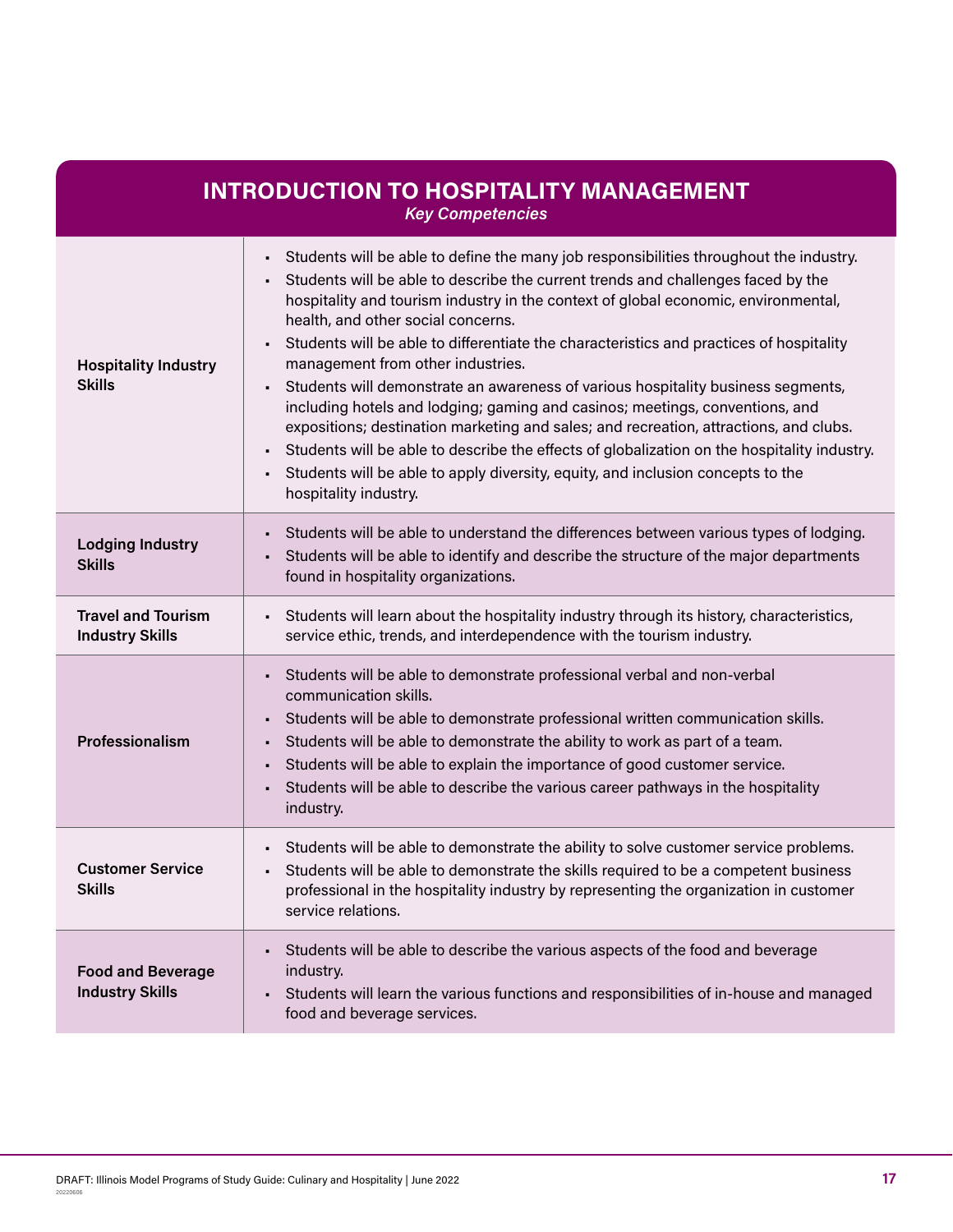# **APPENDIX A: Statewide Essential Employability and Entrepreneurial Competencies**

# TOP 10 CROSS-SECTOR **ESSENTIAL EMPLOYABILITY COMPETENCY STATEMENTS**

| <b>Teamwork &amp;</b><br><b>Conflict Resolution</b> | Students can use their understanding of working<br>cooperatively with others to complete work<br>assignments and achieve mutual goals.                                                                                                                                                                                                                                                                                                                                                                                                                             |
|-----------------------------------------------------|--------------------------------------------------------------------------------------------------------------------------------------------------------------------------------------------------------------------------------------------------------------------------------------------------------------------------------------------------------------------------------------------------------------------------------------------------------------------------------------------------------------------------------------------------------------------|
| <b>Communication</b>                                | Verbal: Students can use their understanding of<br>English grammar and public speaking, listening, and<br>responding, convey an idea, express information, and<br>be understood by others.<br>Written: Students can use their understanding of<br>standard business English to ensure that written work<br>is clear, direct, courteous, and grammatically correct.<br>Digital: Students can use their understanding of<br>email, keyboarding, word processing, and digital<br>media to convey work that is clear, direct, courteous,<br>and grammatically correct. |
| <b>Problem Solving</b>                              | Students can use their critical thinking skills to<br>generate and evaluate solutions as they relate to the<br>needs of the team, customer, and company.                                                                                                                                                                                                                                                                                                                                                                                                           |
| <b>Decision Making</b>                              | Students can use their understanding of problem<br>solving to implement and communicate solutions.                                                                                                                                                                                                                                                                                                                                                                                                                                                                 |
| <b>Critical Thinking</b>                            | Students can use their understanding of logic and<br>reasoning to analyze and address problems.                                                                                                                                                                                                                                                                                                                                                                                                                                                                    |
| <b>Adaptability &amp;</b><br><b>Flexibility</b>     | Students can use their understanding of workplace<br>change and variety to be open to new ideas and<br>handle ambiguity.                                                                                                                                                                                                                                                                                                                                                                                                                                           |
| <b>Initiative</b><br>& Self-Drive                   | Students can use their understanding of goal setting<br>and personal impact to achieve professional goals<br>and understand personal impact.                                                                                                                                                                                                                                                                                                                                                                                                                       |
| <b>Reliability &amp;</b><br><b>Accountability</b>   | Students can use their understanding of<br>commitment, time management, and follow through<br>to ensure that a professional team functions properly<br>and meets collective goals.                                                                                                                                                                                                                                                                                                                                                                                 |
| <b>Cultural</b><br><b>Competence</b>                | Students can use their understanding of diversity and<br>inclusion to communicate and work effectively across<br>a multitude of abilities, cultures, and backgrounds.                                                                                                                                                                                                                                                                                                                                                                                              |
| <b>Planning</b><br>& Organizing                     | Students can use their understanding of time<br>management to plan effectively and accomplish<br>assigned tasks.                                                                                                                                                                                                                                                                                                                                                                                                                                                   |

# **ENTREPRENEURIAL COMPETENCIES**

#### **Principles of Entrepreneurship**

Students can apply their understanding of the process and characteristics of business development and promotion in order to apply strategies of innovation to personal and professional business pursuits.

#### **Innovation & Invention**

Students can use their understanding of idea generation, design thinking, product and business development in order to introduce and process new and effective ideas.

#### **Growth Mindset**

Students can use their understanding of learning from challenges, set-backs, and failure in order to adapt strategies and continue efforts to achieve personal goals.